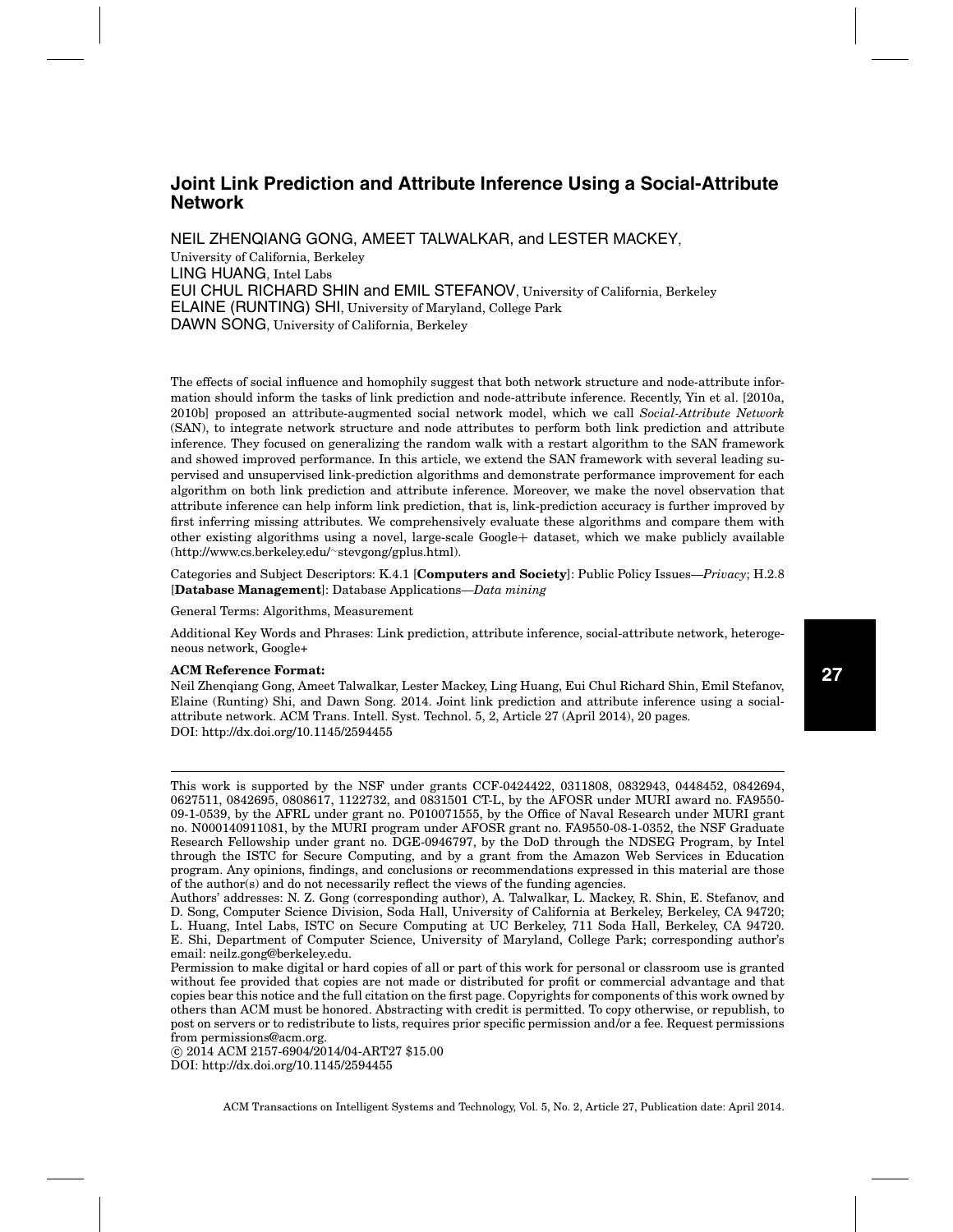## **1. INTRODUCTION**

Online social networks (e.g., Facebook, Google+) have become increasingly important resources for interacting with people, processing information, and diffusing social influence. Understanding and modeling the mechanisms by which these networks evolve are therefore fundamental issues and active areas of research.

The classical *link-prediction problem* [Liben-Nowell and Kleinberg 2003; Gong et al. 2012a] has attracted particular interest. In this setting, we are given a snapshot of a social network at time *t* and aim to predict links (e.g., friendships) that will emerge in the network between *t* and a later time *t* . Alternatively, we can imagine the setting in which some links existed at time *t* but are missing at *t* . In online social networks, a change in privacy settings often leads to missing links, for example, a user on Google+ might decide to hide her family circle between times *t* and *t* . The missing-link problem has important ramifications, as missing links can alter estimates of network-level statistics [Kossinets 2006], and the ability to infer these missing links raises serious privacy concerns for social networks. Since the same algorithms can be used to predict new links and missing links, we refer to these problems jointly as *link prediction*.

Another problem of increasing interest revolves around node attributes [Zheleva and Getoor 2009; Gong et al. 2012a]. Many real-world networks contain rich categorical node attributes, for example, users in Google+ have profiles with attributes including employer, school, occupation, and places lived. In the *attribute-inference problem*, we aim to populate attribute information for network nodes with missing or incomplete attribute data. This scenario often arises in practice when users in online social networks set their profiles to be publicly invisible or create an account without providing any attribute information. The growing interest in this problem is highlighted by the privacy implications associated with attribute inference as well as the importance of attribute information for applications, including people search, $<sup>1</sup>$  collaborative filtering [Melville</sup> and Sindhwani 2010], and user identity resolution [Bartunov et al. 2012].

In this work, we simultaneously use network structure and node-attribute information to improve performance of both the link-prediction and the attribute-inference problems, motivated by the observed interaction and homophily between network structure and node attributes. The principle of social influence [Fond and Neville 2011], which states that users who are linked are likely to adopt similar attributes, suggests that network structure should inform attribute inference. Other evidence of interaction [Kumar et al. 2004; Kim and Leskovec 2011] shows that users with similar attributes, or in some cases antithetical attributes, are likely to link to one another, motivating the use of attribute information for link prediction. Additionally, previous studies [Kossinets and Watts 2006; Fond and Neville 2011] have empirically demonstrated those effects on real-world social networks, providing further support for considering both network structure and node attribute information when predicting links or inferring attributes.

However, the algorithmic question of how to simultaneously incorporate these two sources of information remains largely unanswered. Relational learning [Taskar et al. 2003; Miller et al. 2009; Yu et al. 2006; Singh and Gordon 2008], matrix factorization, and alignment [Menon and Elkan 2011; Scripps et al. 2009] based approaches, have been proposed to leverage attribute information for link prediction, but they suffer from scalability issues. More recently, Backstrom and Leskovec [2011] presented a Supervised Random Walk (SRW) algorithm for link prediction that combines network structure and edge-attribute information, but this approach does not fully leverage node-attribute information, as it only incorporates node information for neighboring

 $\frac{1}{1}$ http://www.peekyou.com/ and http://www.spokeo.com/.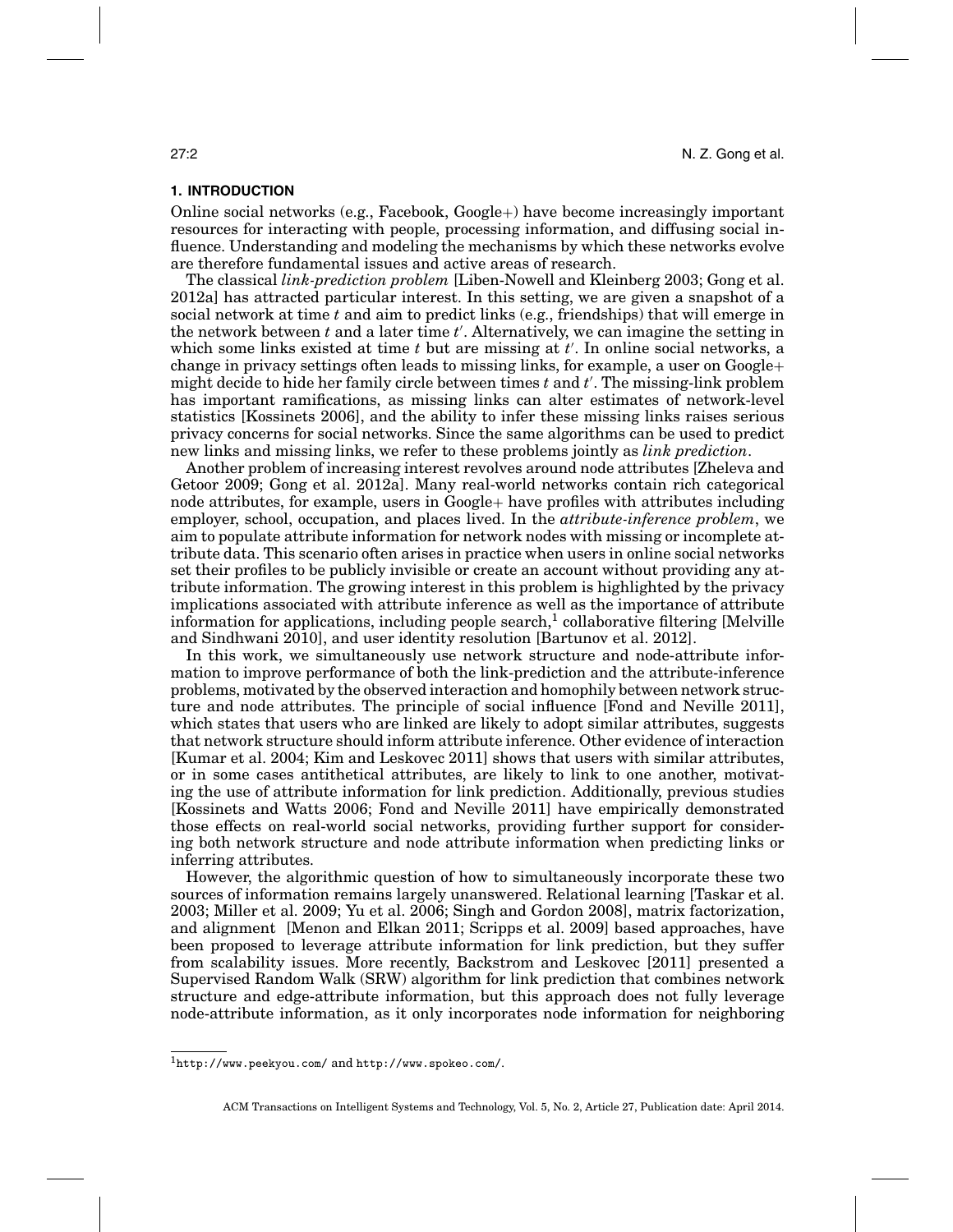

Fig. 1. Illustration of a social-attribute network (SAN). The link-prediction problem reduces to predicting social links, while the attribute-inference problem involves predicting attribute links.

nodes. For instance, SRW cannot take advantage of the common-node attribute San Francisco of  $u_2$  and  $u_5$  in Figure 1, since there is no edge between them.

Yin et al. [2010b, 2010a] proposed the use of a *social-attribute network* (SAN) to gracefully integrate network structure and node attributes in a scalable way. They focused on generalizing a Random Walk with Restart (RWwR) algorithm to the SAN model to predict links as well as to infer node attributes. In this article, we generalize several leading supervised and unsupervised link-prediction algorithms [Liben-Nowell and Kleinberg 2003; Hasan et al. 2006] to the SAN model in order to both predict links and infer missing attributes. We evaluate these algorithms on a novel, largescale Google+ dataset and demonstrate performance improvement for each of them. Moreover, we make the novel observation that inferring attributes could help predict links, that is, link-prediction accuracy is further improved by first inferring missing node attributes.

#### **2. PROBLEM DEFINITION**

In our problem setting, we use an undirected<sup>2</sup> graph  $G = (V, E)$  to represent a social network, where edges in *E* represent interactions between the  $N = |V|$  nodes in *V*. In addition to network structure, we have categorical attributes for nodes. For instance, in the Google+ social network, nodes are users, edges represent friendship (or some other relationship) between users, and node attributes are derived from user profile information and include fields such as employer, school, and hometown. In this work, we restrict our focus to categorical variables, though in principle, other types of variables, for example, live chats, email messages, real-valued variables, etc., could be clustered into categorical variables via vector quantization, or directly discretized to categorical variables.

We use a binary representation for each categorical attribute. For example, various employers (e.g., Google, Intel, and Yahoo) and various schools (e.g., Berkeley, Stanford, and Yale) are each treated as separate binary attributes. Hence, for a specific social network, the number of distinct attributes *M* is finite (though *M* could be large). Attributes of a node *u* are then represented as an *M*-dimensional trinary column vector *a<sup>u</sup>* with the *i*th entry equal to 1 when *u* has the *i*th attribute (*positive attribute*), −1 when *u* does not have it (*negative attribute*), and 0 when it is unknown whether or not *u* has it (*missing attribute*). We denote by  $A = [\vec{a}_1 \ \vec{a}_2 \ \cdots \ \vec{a}_N]$  the attribute matrix

 $2$ Our model and algorithms can also be generalized to directed graphs.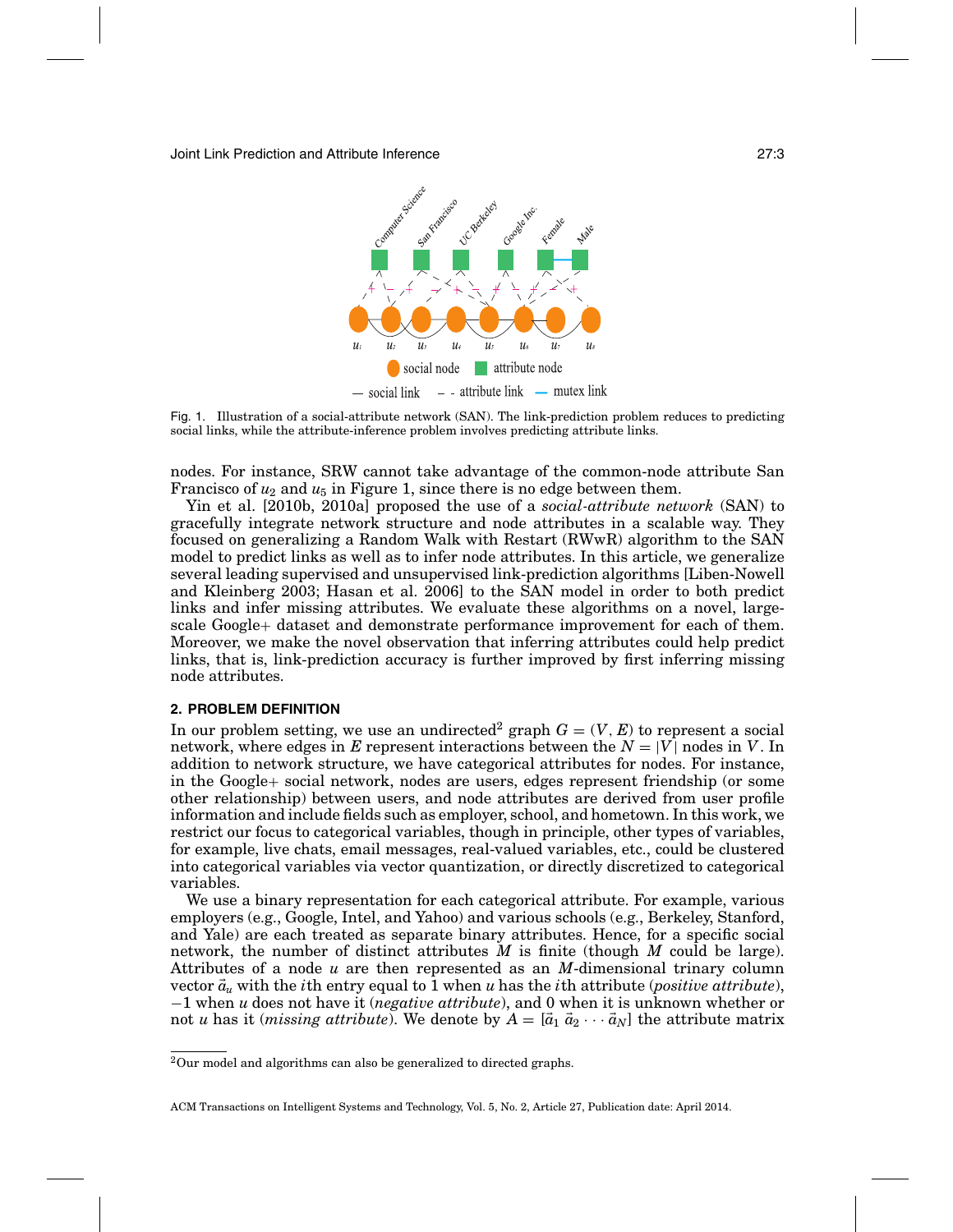for all nodes. Note that certain attributes (e.g., female and male, age of 20 and 30) are mutually exclusive. Let *L* be the set of all pairs of mutually-exclusive attributes. This set constrains the attribute matrix *A* so that no column contains a 1 for two mutually-exclusive attributes.

We define the link-prediction problem as follows.

*Definition* 2.1 (*Link-Prediction Problem*). Let  $T_i = (G_i, A_i, L_i)$  and  $T_j = (G_j, A_i, L_j)$ be snapshots of a social network at times *i* and *j*. Then the link-prediction problem involves using  $T_i$  to predict the social network structure  $G_i$ . When  $i < j$ , new links are predicted. When  $i > j$ , missing links are predicted.

In this article, we work with three snapshots of the Google+ network crawled at three successive times, denoted  $T_1 = (G_1, A_1, L_1), T_2 = (G_2, A_2, L_2),$  and  $T_3 = (G_3, A_3, L_3).$ To predict new links, we use various algorithms to solve the link-prediction problem with  $i = 2$  and  $j = 3$  and first learn any required hyperparameters by performing grid search on the link-prediction problem with  $i = 1$  and  $j = 2$ . Similarly, to predict missing links, we solve the link-prediction problem with  $i = 2$  and  $j = 1$  and learn hyperparameters via grid search with  $i = 3$  and  $j = 2$ .

For any given snapshot, several entries of *A* will be zero, corresponding to missing attributes. The attribute-inference problem, which involves only a single snapshot of the network, is defined as follows.

*Definition* 2.2 (*Attribute-Inference Problem*). Let  $T = (G, A, L)$  be a snapshot of a social network. Then the attribute inference problem is to infer whether each zero entry of *A* corresponds to a positive or negative attribute, subject to the constraints listed in *L*.

Our goal is to design scalable algorithms leveraging both network structure and rich node attributes to address these problems for real-world, large-scale networks.

#### **3. MODEL AND ALGORITHMS**

#### **3.1. Social-Attribute Network Model**

The *social-attribute network* was first proposed by Yin et al. [2010a, 2010b]<sup>3</sup> to predict links and infer attributes. However, their original model didn't consider negative and mutually-exclusive (mutex) attributes. In this section, we review this model and extend it to incorporate negative and mutex attributes.

Given a social network *G* with *M* distinct categorical attributes, an attribute matrix *A*and mutex attributes set *L*, we create an augmented network by adding *M* additional nodes to *G*, with each additional node corresponding to an attribute. For each node *u* in *G* with positive or negative attribute *a*, we create an undirected link between *u* and *a* in the augmented network. For each mutually exclusive attribute pair (*a*, *b*), we create an undirected link between *a* and *b*. This augmented network is called the *social-attribute network* (SAN), since it includes the original social network interactions, relations between nodes and their attributes, and mutex links between attributes.

Nodes in the SAN model corresponding to nodes in *G* are called *social nodes*, and nodes representing attributes are called *attribute nodes*. Links between social nodes are called *social links*, and links between social nodes and attribute nodes are called *attribute links*. Attribute link (*u*, *a*) is a *positive attribute link* if *a* is a positive attribute of node *u*, and it is a *negative attribute link* otherwise. Links between mutually-exclusive attribute nodes are called *mutex links*. Intuitively, the SAN model explicitly describes

<sup>3</sup>Note that they name this model *Augmented Graph*. We call it *Social-Attribute Network* because it's more meaningful.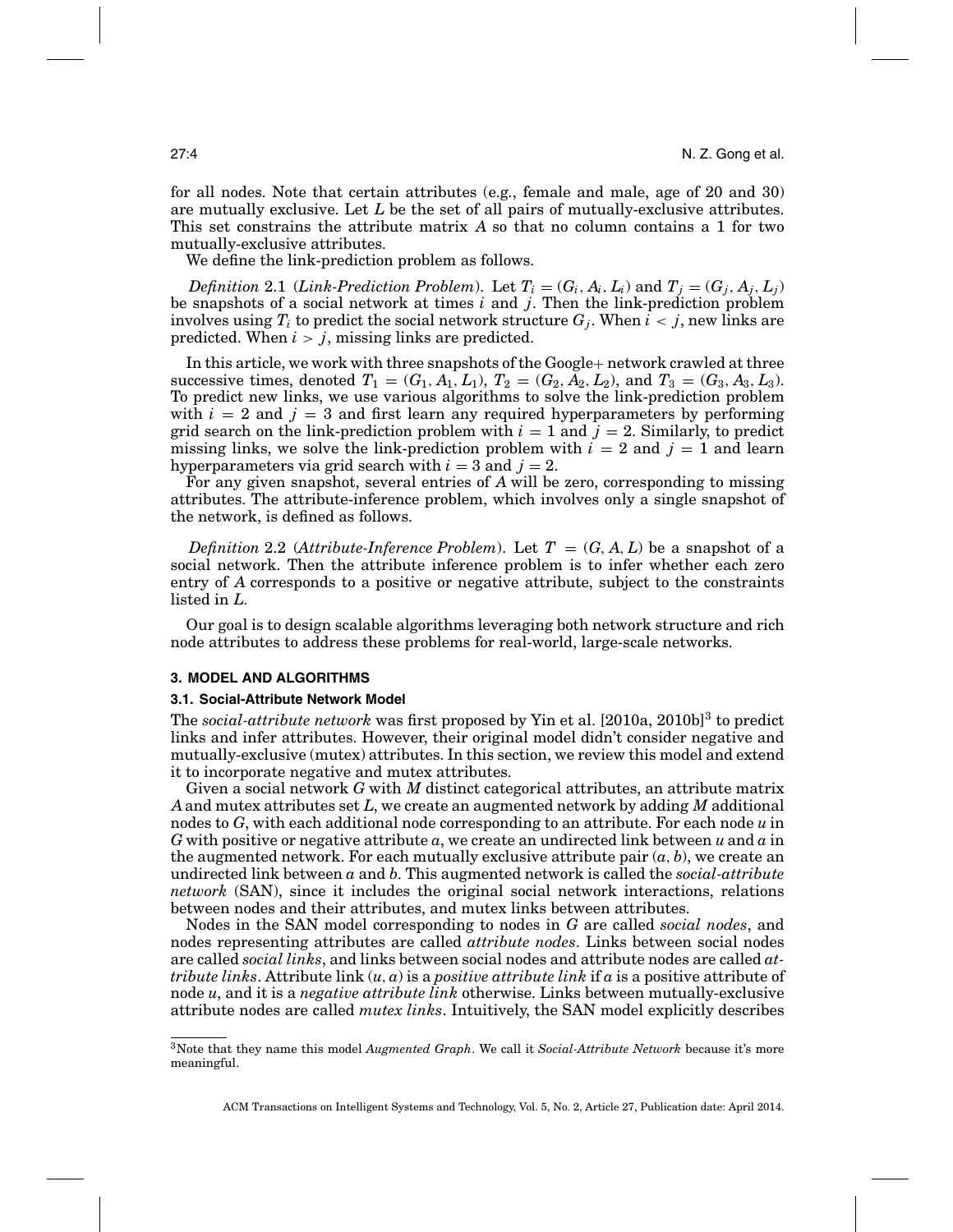Joint Link Prediction and Attribute Inference 27:5

the sharing of attributes across social nodes as well as the mutual exclusion between attributes, as illustrated in the sample SAN model of Figure 1. Moreover, with the SAN model, the link-prediction problem reduces to predicting social links, and the attribute-inference problem involves predicting attribute links.

We also place weights on the various nodes and edges in the SAN model. These socialnode weights could describe the individual tendencies (e.g., user activeness) of issuing social links, and the attribute-node weights could be used to balance the influence of social nodes versus attribute nodes. Furthermore, the edge weights of social links could describe their tie strengths, and the attribute-link weights could balance the influence of social links versus attribute links. We use  $w(u)$  and  $w(u, v)$  to denote the weight of node *u* and the weight of link (*u*, v), respectively. Additionally, for a given social or attribute node  $u$  in the SAN model, we denote by  $\Gamma_+(u)$  and  $\Gamma_{s+}(u)$ , respectively, the set of *all neighbors* and the set of *social neighbors* connected to *u* via social links or positive attribute links. We define  $\Gamma_-(u)$  and  $\Gamma_{s-}(u)$  in a similar fashion. This terminology will prove useful when we describe our generalization of leading link-prediction algorithms to the SAN model in the next section.

The fact that no social node can be linked to multiple mutex attributes is encoded in the *mutex property*, that is, there is no triangle consisting of a mutex link and two positive attribute links in any social-attribute network, which enforces a set of constraints for all attribute-inference algorithms.

In this work, we focus primarily on node attributes. However, we note that the SAN model can be naturally extended to incorporate *edge attributes*. Indeed, we can use a function (e.g., the logistic function) to map a given set of attributes for each edge (e.g., edge age) into the real-valued edge weights of the SAN model. The attributes-toweight mapping function can be learned using an approach similar to the one proposed by Backstrom and Leskovec [2011].

#### **3.2. Algorithms**

Link-prediction algorithms typically compute a probabilistic score for each candidate link and subsequently rank these scores and choose the largest ones (up to some threshold) as putative new or missing links. In the following, we extend both unsupervised and supervised algorithms to the SAN model. Furthermore, we note that when predicting attribute links, the SAN model features a post-processing step whereby we change the lowest-ranked putative positive links violating the mutex property to negative links. Table I summarizes the various link-prediction and attribute-inference algorithms as well as their references.

3.2.1. Unsupervised Link and Attribute Inference. Liben-Nowell and Kleinberg [2003] provide a comprehensive survey of unsupervised link-prediction algorithms for social networks. These algorithms can be roughly divided into two categories: localneighborhood-based algorithms and global-structure-based algorithms. In principle, all of the algorithms discussed in Liben-Nowell and Kleinberg [2003] can be generalized for the SAN model. In this work, we focus on representative algorithms from both categories, and we describe next how to generalize them to the SAN model to predict both social links and attribute links. We add the suffix '-SAN' to each algorithm name to indicate its generalization to the SAN model. In our presentation of the unsupervised algorithms, we only consider positive attribute links, though many of these algorithms can be extended to signed networks [Symeonidis et al. 2010].

*Common Neighbor (CN-SAN).* is a local algorithm that computes a score for a candidate social or attribute link  $(u, v)$  as the sum of weights of *u* and *v*'s common neighbors,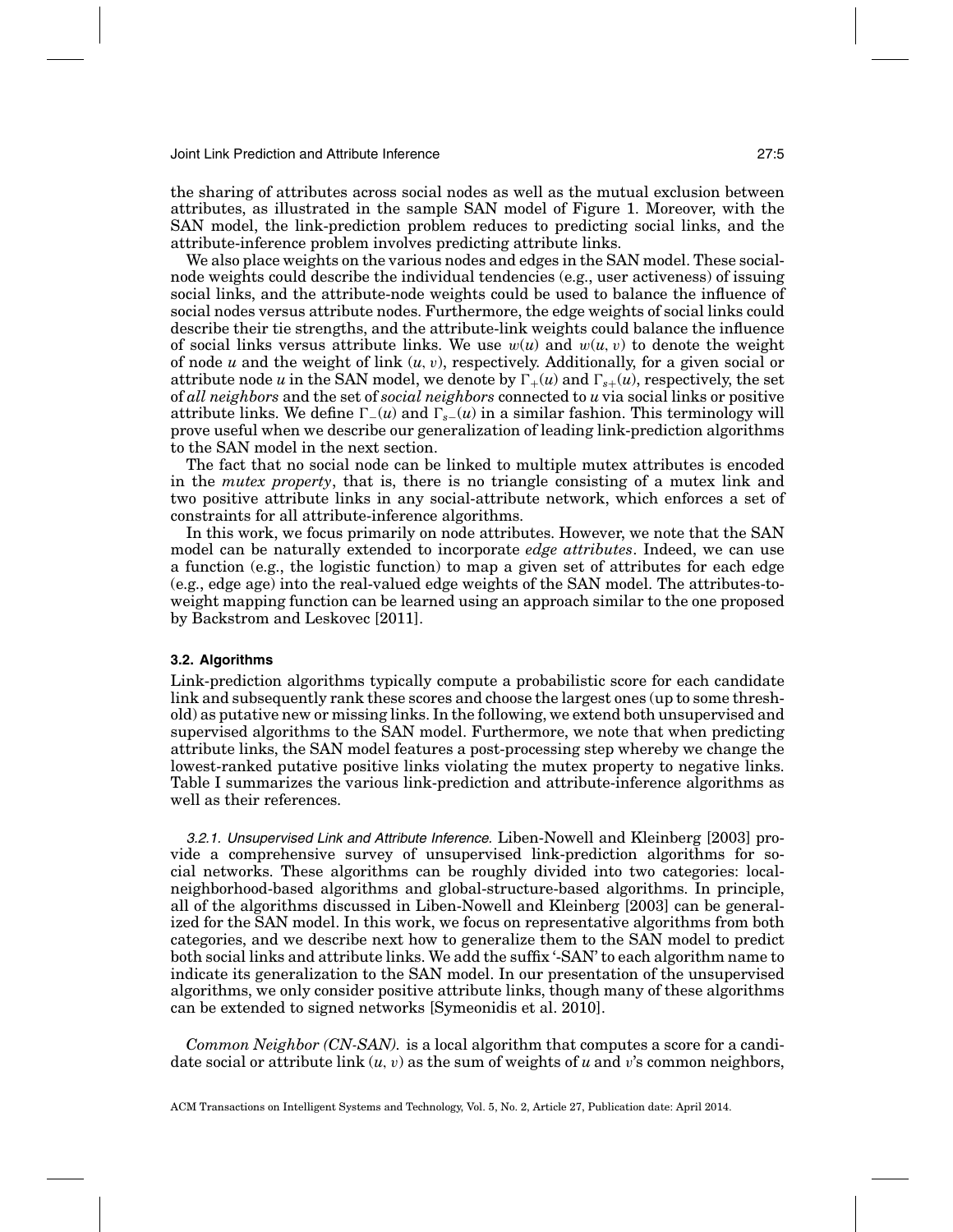| Algorithm                                | References                        |  |  |  |  |  |
|------------------------------------------|-----------------------------------|--|--|--|--|--|
| Unsupervised                             |                                   |  |  |  |  |  |
| Common Neighbor (CN)                     | [Liben-Nowell and Kleinberg 2003] |  |  |  |  |  |
| Common Neighbor (CN-SAN)                 | <b>us</b>                         |  |  |  |  |  |
| Adamic-Adar (AA)                         | [Adamic and Adar 2003],           |  |  |  |  |  |
|                                          | [Liben-Nowell and Kleinberg 2003] |  |  |  |  |  |
| Adamic-Adar (AA-SAN)                     | us                                |  |  |  |  |  |
| Low-rank Approximation (LRA)             | [Liben-Nowell and Kleinberg 2003] |  |  |  |  |  |
| Low-rank Approximation (LRA-SAN)         | $_{\rm us}$                       |  |  |  |  |  |
| $CN + Low-rank Approximation (CN+LRA)$   | [Liben-Nowell and Kleinberg 2003] |  |  |  |  |  |
| CN + Low-rank Approximation (CN+LRA-SAN) | us                                |  |  |  |  |  |
| AA + Low-rank Approximation (AA+LRA)     | us                                |  |  |  |  |  |
| AA + Low-rank Approximation (AA+LRA-SAN) | us                                |  |  |  |  |  |
| Random Walk with Restart (RWwR)          | [Brin and Page 1998]              |  |  |  |  |  |
|                                          | [Pan et al. 2003]                 |  |  |  |  |  |
| Random Walk with Restart (RWwR-SAN)      | [Yin et al. 2010b]                |  |  |  |  |  |
| <b>Supervised</b>                        |                                   |  |  |  |  |  |
| SLP-I                                    | [Hasan et al. 2006],              |  |  |  |  |  |
|                                          | [Lichtenwalter et al. 2010]       |  |  |  |  |  |
| <b>SLP-II</b>                            | [Hasan et al. 2006]               |  |  |  |  |  |
| SLP-SAN-III/SLP-SAN-VI                   | <b>us</b>                         |  |  |  |  |  |

Table I. Summary of Various (a) Link-Prediction, (b) Attribute-Inference, and (c) Iterative-Link-and-Attribute-Inference Algorithms (a) Link Prediction

#### (b) Attribute Inference

| Algorithm                                | References         |  |  |  |
|------------------------------------------|--------------------|--|--|--|
| Unsupervised                             |                    |  |  |  |
| Common Neighbor (CN-SAN)                 | us                 |  |  |  |
| Adamic-Adar (AA-SAN)                     | us                 |  |  |  |
| Low-rank Approximation (LRA-SAN)         | us                 |  |  |  |
| CN + Low-rank Approximation (CN+LRA-SAN) | us                 |  |  |  |
| AA + Low-rank Approximation (AA+LRA-SAN) | us                 |  |  |  |
| Random Walk with Restart (RWwR-SAN)      | [Yin et al. 2010b] |  |  |  |
| <b>Supervised</b>                        |                    |  |  |  |
| Supervised Attribute Inference (SAI-SAN) | us                 |  |  |  |

| (c) Iterative Link and Attribute Inference |    |  |  |  |
|--------------------------------------------|----|--|--|--|
| References<br>Algorithm                    |    |  |  |  |
| Iterative Link and Attribute Inference     | us |  |  |  |

that is,  $score(u, v) = \sum_{t \in \Gamma_+(u) \cap \Gamma_+(v)} w(t)$ . Conventional CN only considers common social neighbors.

*Adamic-Adar (AA-SAN)* is also a local algorithm. For a candidate social link (*u*, v), the AA-SAN score is

$$
score(u, v) = \sum_{t \in \Gamma_+(u) \cap \Gamma_+(v)} \frac{w(t)}{\log |\Gamma_{s+}(t)|}.
$$

Conventional AA, initially proposed in Adamic and Adar [2003] to predict friendships on the Web and subsequently adapted by Liben-Nowell and Kleinberg [2003] to predict links in social networks, only considers common social neighbors. AA-SAN weights the importance of a common neighbor proportional to the inverse of the log of social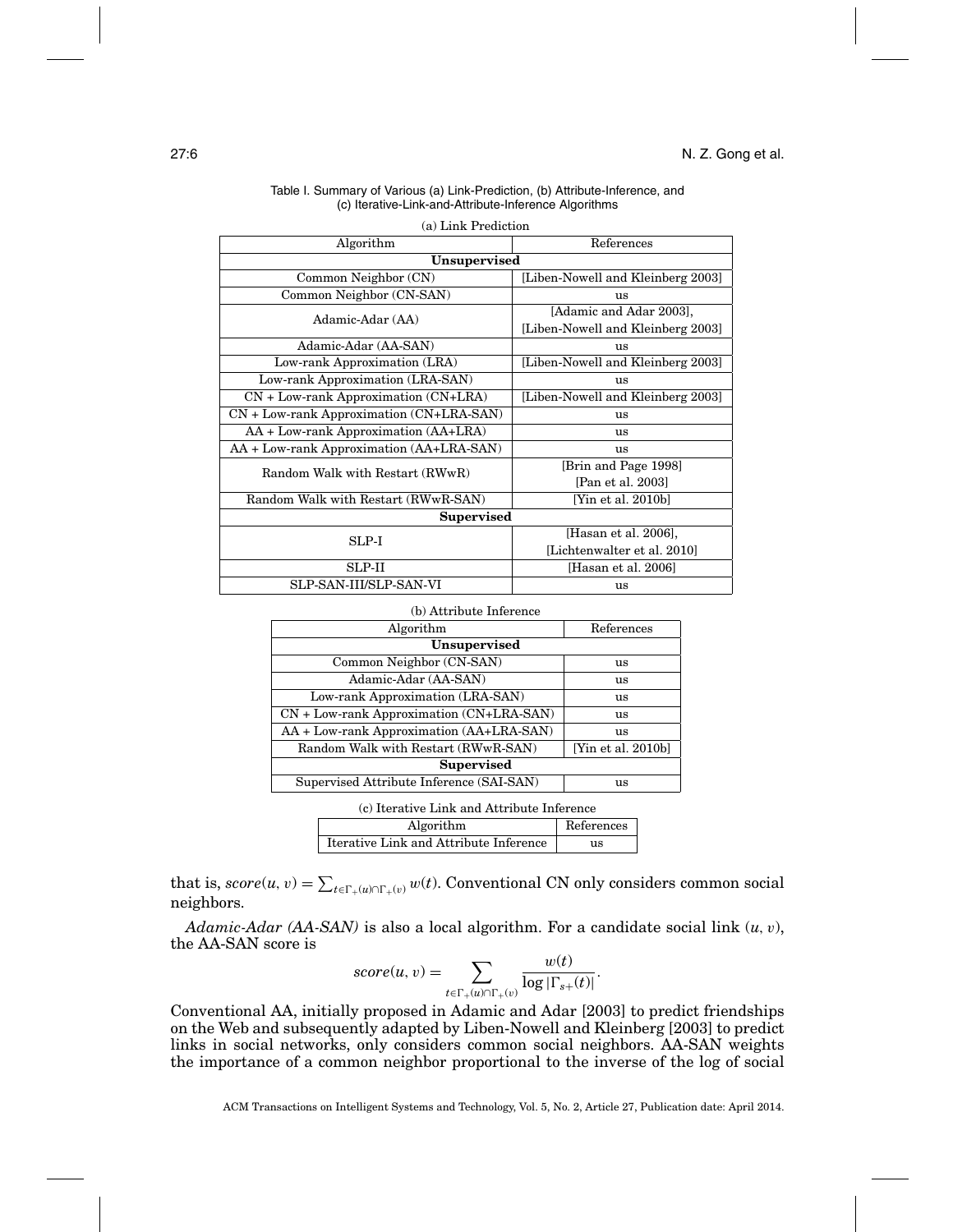#### Joint Link Prediction and Attribute Inference 27:7

degree. Intuitively, we want to downweight the importance of neighbors that are either (i) social nodes that are social hubs or (ii) attribute nodes corresponding to attributes that are widespread across social nodes. Since in both cases, this weight depends on the social degree of a neighbor, the AA-SAN weight is derived based on social degree, rather than total degree.

In contrast, for a candidate attribute link  $(u, a)$ , the attribute degree of a common neighbor does influence the importance of the neighbor. For instance, consider two social nodes with the same social degree that are both common neighbors of nodes *u* and *a*. If the first of these social nodes has only two attribute neighbors while the second has 1,000 attribute neighbors, the importance of the former social node should be greater with respect to the candidate attribute link. Thus, AA-SAN computes the score for candidate attribute link  $(u, a)$  as

$$
score(u, a) = \sum_{t \in \Gamma_{s+}(u) \cap \Gamma_{s+}(a)} \frac{w(t)}{\log |\Gamma_{+}(t)|}.
$$

*Low-Rank Approximation (LRA-SAN)* takes advantage of global structure, in contrast to CN-SAN and AA-SAN. Denote  $X_S$  as the  $N \times N$  weighted social-adjacency matrix, where the  $(u, v)$ th entry of  $X_S$  is  $w(u, v)$  if  $(u, v)$  is a social link and zero otherwise. Similarly, let  $X_A$  be the  $N \times M$  weighted attribute-adjacency matrix, where the  $(u, a)$ th entry of  $X_A$  is  $w(u, a)$  if  $(u, a)$  is a positive attribute link and zero otherwise. We then obtain the weighted-adjacency matrix *X* for the SAN model by concatenating *XS* and  $X_A$ , that is,  $X = [X_S \ X_A]$ . The LRA-SAN method assumes that a small number of latent factors (approximately) describes the social and attribute link strengths within *X* and attempts to extract these factors via low-rank approximation of *X*, denoted by  $\hat{X}$ . The LRA-SAN score for a candidate social or attribute link  $(u, t)$  is then simply  $\hat{X}_{ut}$ , or the  $(u, t)$ th entry of  $\hat{X}$ . LRA-SAN can be computed efficiently via truncated Singular Value Decomposition (SVD).

*CN + Low-Rank Approximation (CN+LRA-SAN)* is a mixture of local and global methods, as it first performs CN-SAN using a SAN model and then performs low-rank approximation on the resulting score matrix. After performing  $CN-SAN$ , let  $S_S$  be the resulting  $N \times N$  score matrix for all social node pairs and  $S_A$  be the resulting  $N \times M$ score matrix for all social-attribute node pairs. By virtue of the CN-SAN algorithm, note that *SS* includes attribute information and *SA* includes social interactions. CN+LRA-SAN then predicts social links by computing a low-rank approximation of  $S_S$  denoted  $\hat{S}_S$ , and each entry of  $\hat{S}_S$  is the predicted social-link score. Similarly,  $\hat{S}_A$  is a low-rank approximation of  $S_A$ , and each entry of  $\hat{S}_A$  is the predicted score for the corresponding attribute link.4

*AA + Low-Rank Approximation(AA+LRA-SAN)* is identical to CN+LRA-SAN but with the score matrices  $S_S$  and  $S_A$  generated via the AA-SAN algorithm.

*Random Walk with Restart (RWwR-SAN)* [Yin et al. 2010b] is a global algorithm. In the SAN model, a Random Walk with Restart [Brin and Page 1998; Pan et al. 2003] starting from *u* recursively walks to one of its neighbors *t* with probability proportional to the link weight  $w(u, t)$  and returns to *u* with a fixed restart probability  $\alpha$ . The probability  $P_{u,v}$  is the stationary probability of node v in a random walk with restart initiated at *u*. In general,  $P_{u,v} \neq P_{v,u}$ . For a candidate social link  $(u, v)$ , we compute  $P_{u,v}$ 

<sup>4</sup>An alternative method for combining CN-SAN and LRA-SAN under the SAN model that was not explored in this work involves defining  $S = [S_S S_A]$ , approximating *S* with  $\hat{S}$ , and using the  $(u, t)$ th entry of  $\hat{S}$  as a score for link (*u*,*t*).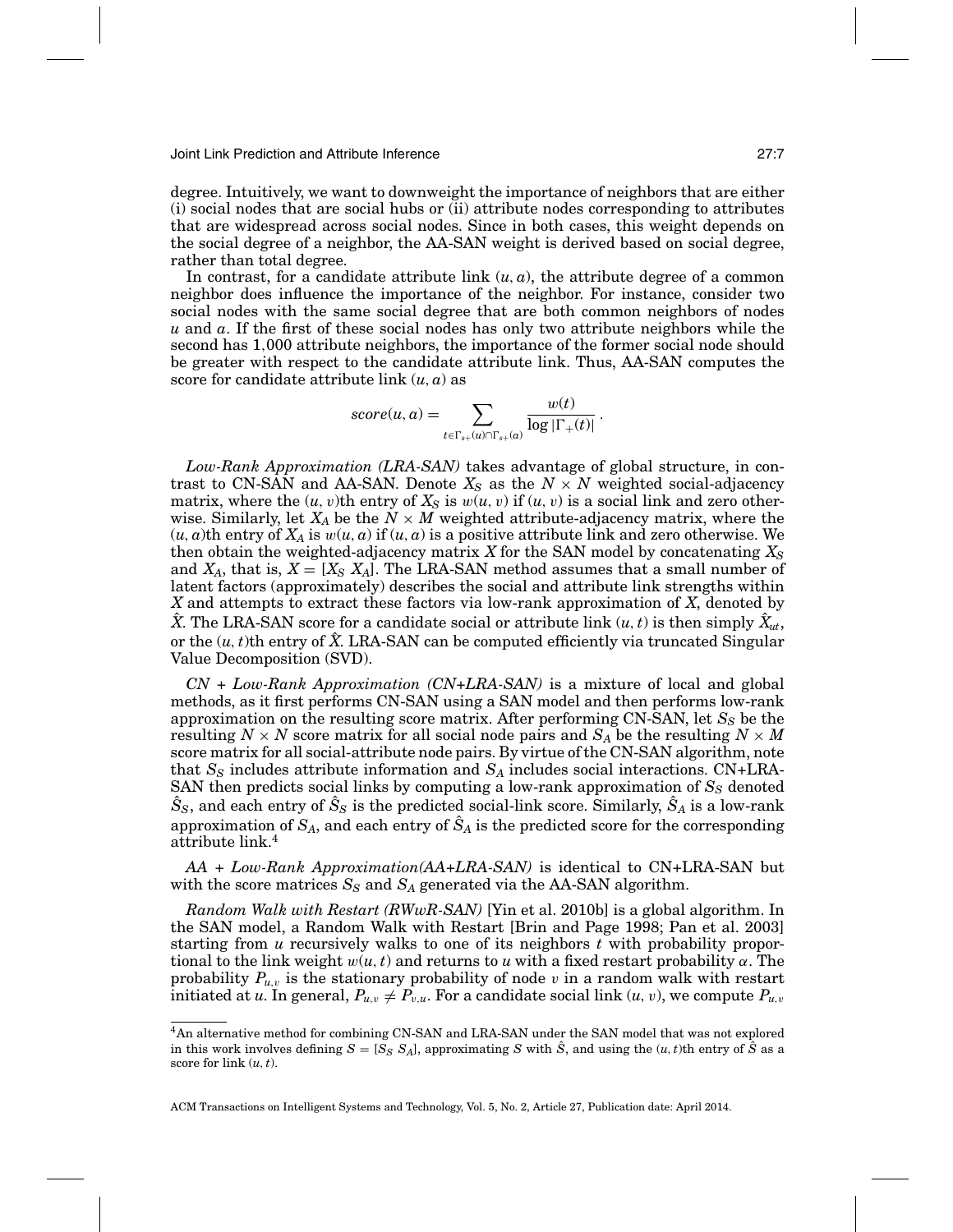and  $P_{v,u}$  and let  $score(u, v) = (P_{u,v} + P_{v,u})/2$ . Note that RWwR for link prediction in previous work [Liben-Nowell and Kleinberg 2003] computes these stationary probabilities based only on the social network. For a candidate attribute link (*u*, *a*), RWwR-SAN only computes  $P_{u,a}$ , and  $P_{u,a}$  is taken as the score of  $(u, a)$ .

We finally note that for predicting social links, if we set the weights of all attribute nodes and all attribute links to zero and we set the weights of all social nodes and social links to one, then all the algorithms just described reduce to their standard forms described in Liben-Nowell and Kleinberg [2003].<sup>5</sup> In other words, we recover the link-prediction algorithms on pure social networks.

3.2.2. Supervised Link and Attribute Inference. Link prediction can be cast as a binary classification problem in which we first construct features for links and then use a classifier, such as SVMs or Logistic Regression. In contrast to unsupervised attribute inference, negative attribute links are needed in supervised attribute inference.

*Supervised Link Prediction (SLP-SAN).* For each link in our training set, we can extract a set of topological features  $F$  (e.g., CN, AA, etc.) computed from pure social networks and the similar features *F SAN* computed from the corresponding socialattribute networks. We explored four feature combinations: (i) SLP-I uses only topological features *F* computed from social networks; (ii) SLP-II uses topological features *F* as well as an aggregate feature, that is, the number of common attributes of the two endpoints of a link; (iii) SLP-SAN-III uses topological features *F SAN*; and (iv) SLP-SAN-VI uses topological features *F* and *F SAN*. SLP-SAN-III and SLP-SAN-VI contain the substring 'SAN' because they use features extracted from the SAN model. SLP-I and SLP-II are widely used in previous work [Hasan et al. 2006; Lichtenwalter et al. 2010].

*Supervised Attribute Inference (SAI-SAN).* Recall that attribute inference is transformed to attribute-link prediction with the SAN model. We can extract a set of topological features for each positive and negative attribute link. Moreover, the positive attribute links are taken as positive examples, while the negative attribute links are taken as negative examples. Hence, we can train a binary classifier for attribute links and then apply it to infer the missing attribute links.

3.2.3. Iterative Link and Attribute Inference. In many real-world networks, most node attributes are missing. Figure 2 shows the fraction of users as a function of the number of node attributes in the Google+ social network. From this figure, we see that roughly 70% of users have no observed node attributes. Hence, we will also investigate an iterative variant of the SAN model. We first infer the top attributes for users without any observed attributes. We then update the SAN model to include these predicted attributes and perform link prediction on the updated SAN model. This process can be performed for several iterations.

3.2.4. Scalability. The local unsupervised algorithms CN-SAN and AA-SAN are only concerned about the 2-hop neighborhoods, and thus are scalable. The low-rankapproximation-based unsupervised algorithms (i.e., LRA-SAN, CN+LRA-SAN, and AA+LRA-SAN) can be computed via truncated singular value decomposition (SVD), which was shown to be scalable [Talwalkar et al. 2008]. RWwR-SAN is based on a random walk with restart, which was also shown to be scalable [Tong et al. 2006]. Moreover, there are many papers/libraries making classifiers (e.g., SVM in our experiments.) scalable—for instance, Joachims [1999] and LIBLINEAR.<sup>6</sup>

 ${}^{5}$ For LRA-SAN, this implies that  $X_A$  is an  $N \times M$  matrix of zeros, so the truncated SVD of  $X$  is equivalent to that of  $X_S$  except for  $\overline{M}$  zeros appended to the right singular vectors of  $X_S$ .<br><sup>6</sup>http://www.csie.ntu.edu.tw/ cjlin/liblinear/.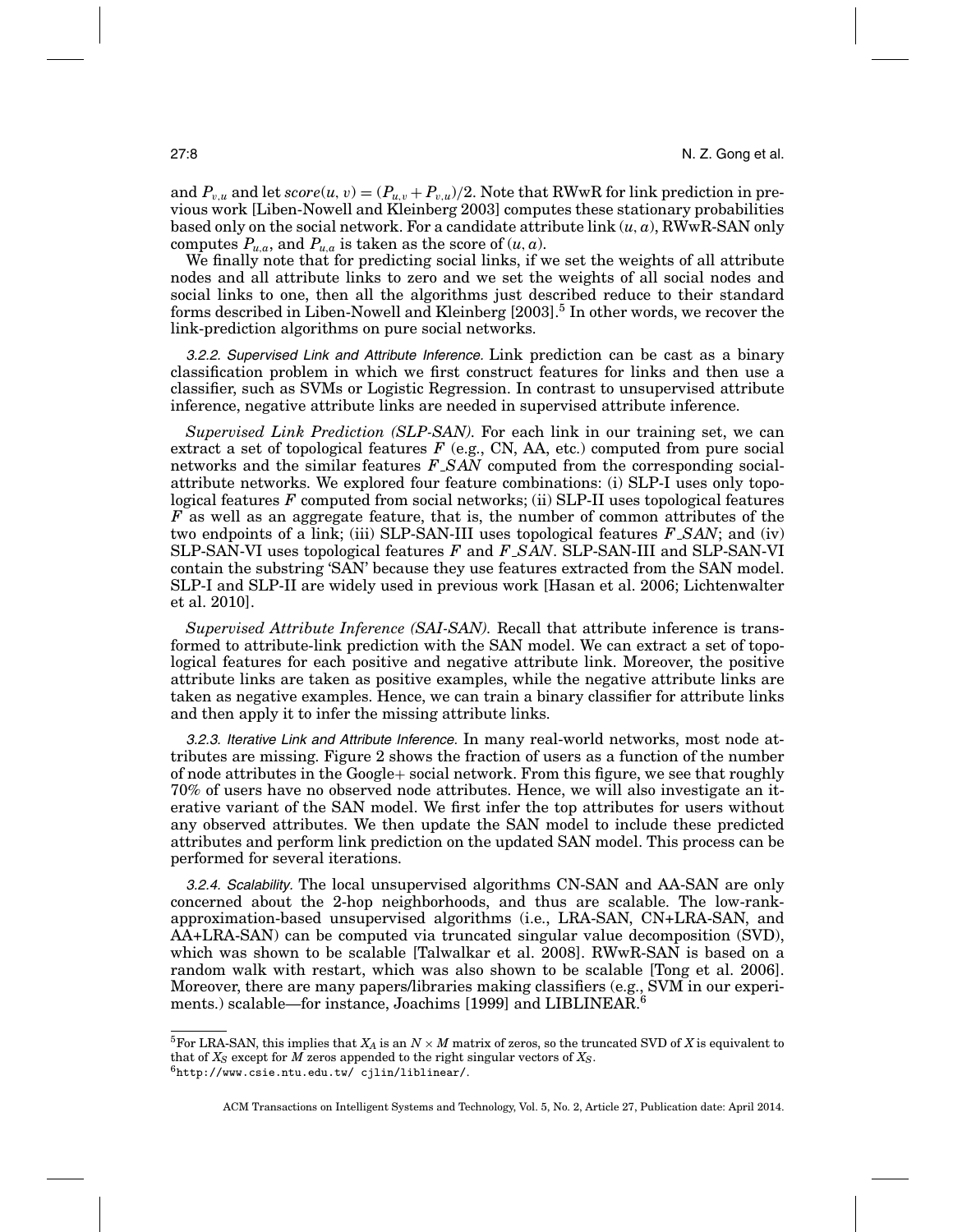

Fig. 2. The fraction of users as a function of the number of node attributes in the Google+ social network.

#### **4. GOOGLE+ DATA**

Google launched its new social network service named Google+ in early July 2011. We crawled three snapshots of the Google+ social network and its users' profiles on July 19, August 6, and September 19, 2011. They are denoted JUL, AUG, and SEP, respectively. We then pre-processed the data before conducting link-prediction and attribute-inference experiments.

*Preprocessing Social Networks.* In Google+, users divide their social connections into circles, such as a family circle and a friends circle. If user *u* is in v's circle, then there is a directed edge  $(v, u)$  in the graph, and thus the Google+ dataset is a directed social graph. We converted this dataset into an undirected graph by only retaining edges  $(u, v)$ if both directed edges  $(u, v)$  and  $(v, u)$  exist in the original graph. We chose to adopt this filtering step for two reasons. (1) Bidirectional edges represent mutual friendships and hence represent a stronger type of relationship that is more likely to be useful when inferring users' attributes from their friends' attributes. (2) We reduce the influence of spammers who add people into their circles without those people adding them back. Spammers introduce fictitious directional edges into the social graph that adversely influence the performance of link-prediction algorithms.

*Collecting Attribute Vocabulary.* Google+ profiles include short entries about users, such as Occupation, Employment, Education, Places Lived, Gender, etc. We use Employment and Education to construct a vocabulary of attributes in this article, because previous work [Gong et al. 2012b] showed that these two attribute types are most powerful for forming links between people. We treat each distinct employer or school entity as a distinct attribute. Google+ has predefined employer and school entities, although users can still fill in their own defined entities. Due to users' changing privacy settings, some profiles in JUL are not found in AUG and SEP, so we use JUL to construct our attribute vocabulary. Specifically, from the profiles in JUL, we list all attributes and compute frequency of appearance for each attribute. Our attribute vocabulary is constructed by keeping attributes with frequency of at least 3.

*Constructing Social-Attribute Networks.* In order to demonstrate that the SAN model leverages node attributes well, we derived social-attribute networks in which each node has some positive attributes from the preceding Google+ social networks and attribute vocabulary. Specifically, for an attribute-frequency threshold *k*, we chose the largest connected social network from JUL such that each node has at least *k* distinct positive attributes. We also found the corresponding social networks consisting of these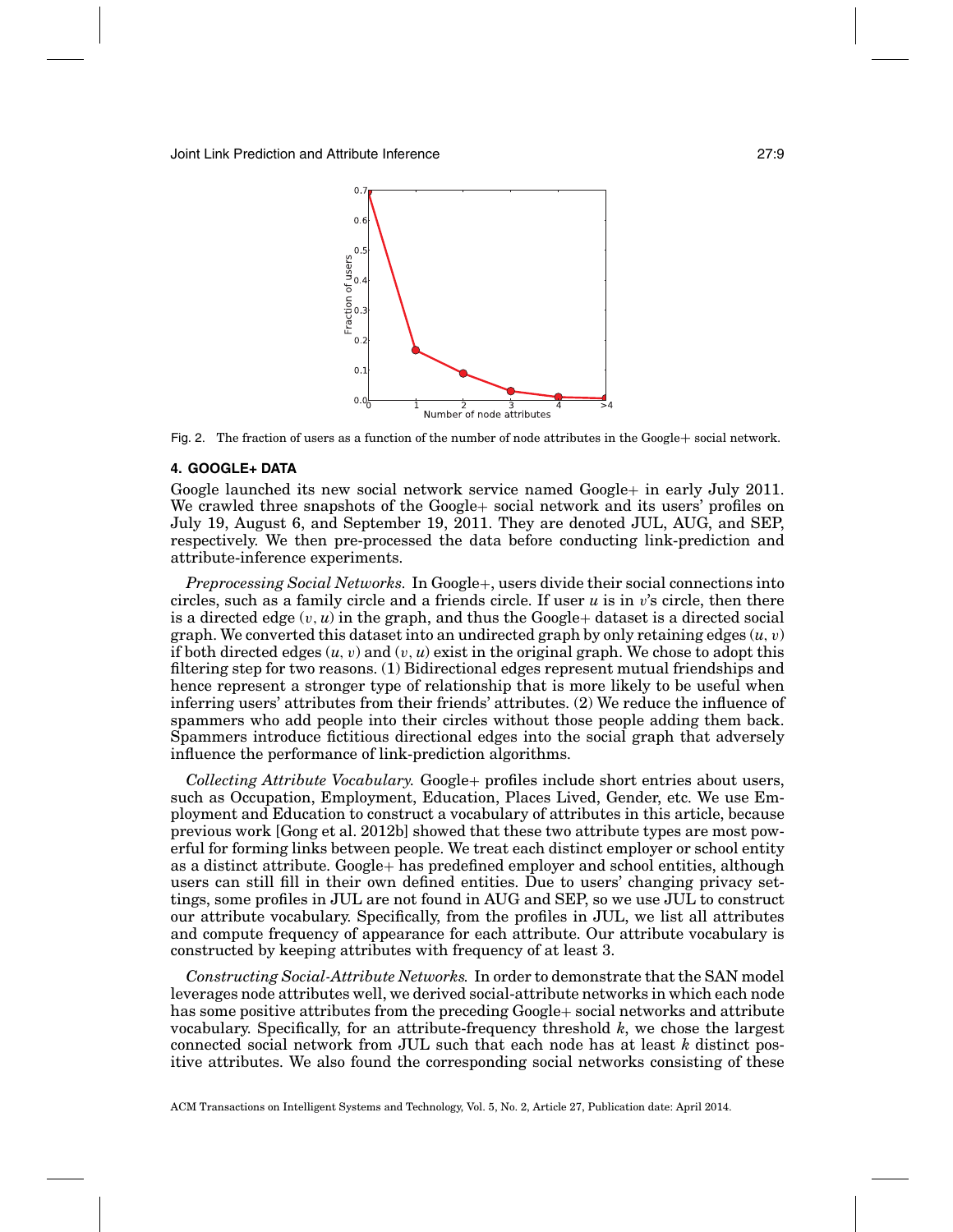|                  | #soci links | #all soci links | #soci nodes | #pos attri links | #attri nodes |
|------------------|-------------|-----------------|-------------|------------------|--------------|
| JUL4             | 7,062       | 7,062           |             |                  |              |
| AUG4             | 7,430       | 7,813           | 5,200       | 24,690           | 9,539        |
| SEP <sub>4</sub> | 7.422       | 8,100           |             |                  |              |
| $_{\rm JUL2}$    | 287,906     | 287,906         |             |                  |              |
| $\rm{AUG2}$      | 328,761     | 339,059         | 170,002     | 442.208          | 47,944       |
| SEP <sub>2</sub> | 332,398     | 354,572         |             |                  |              |

Table II. Statistics of Social-Attribute Networks

nodes in snapshots AUG and SEP. Social-attribute networks were then constructed with the chosen social networks and the attributes of the nodes. Specifically, we chose  $k = \{2, 4\}$  to construct six social-attribute networks whose statistics are shown in Table II. Each social-attribute network is named by concatenating the snapshot name and the attribute-frequency threshold. For example, 'JUL4' is the social-attribute network constructed using JUL and  $k = 4$ . These names are indicated in the first column of the table.

In the crawled raw networks, some social links in JUL*i* are missing in AUG*i* and SEP*i*, where  $i = 2, 4$ . These links are missing due to one of two events occurring between the JUL and AUG or SEP snapshots: (1) users block other users, or (2) users set (part of) their circles to be publicly invisible, after which point they cannot be publicly crawled. These missed links provide ground truth labels for our experiments of predicting missing links. However, these missing links can alter estimates of network-level statistics and can have unexpected influences on link-prediction algorithms [Kossinets 2006]. Moreover, it is likely in practice that companies like Facebook and Google keep records of these missing links, and so it is reasonable to add these links back to AUG*i* and SEP*i* for our link-prediction experiments. The third column in Table II is the number of all social links after filling the missing links into AUG*i* and SEP*i*. The second column *#soci links* is used for experiments predicting missing links, and column *#all soci links* is used for the experiments predicting new links.

From these two columns, the number of new links or missing links can be easily computed. For example, if we use AUG2 as training data and SEP2 as testing data for link prediction, the number of new links is  $354572 - 339059 = 15513$ , which is computed with entries in column *#all soci links*. If we use AUG2 as training data and JUL2 as testing data in predicting missing links, the number of missing links is  $339059 - 328761 = 10298$ , which is computed with corresponding entries in column *#soci links* and *#all soci links*.

# **5. EXPERIMENTS**

## **5.1. Experimental Setup**

In our experiments, the main metric used is AUC, Area Under the Receiver Operating Characteristic (ROC) Curve, which is widely used in the machine learning and social network communities [Clauset et al. 2008; Backstrom and Leskovec 2011]. AUC is computed in the manner described in Hand and Till [2001], in which both positive and negative examples are required. In principle, we could use new links or missing links as positive examples and all non-existing links as negative examples. However, large-scale social networks tend to be very sparse, for example, the average degree is 4.17 in SEP2, and as a result, the number of non-existing links can be enormous, for example, SEP2 has around  $2.9 \times 10^{10}$  non-existing links. Hence, computing AUC using all non-existing links in large-scale networks is typically computationally infeasible. Moreover, the majority of new links in typical online social networks close triangles [Leskovec et al. 2008; Backstrom and Leskovec 2011], that is, are 2-hop links. For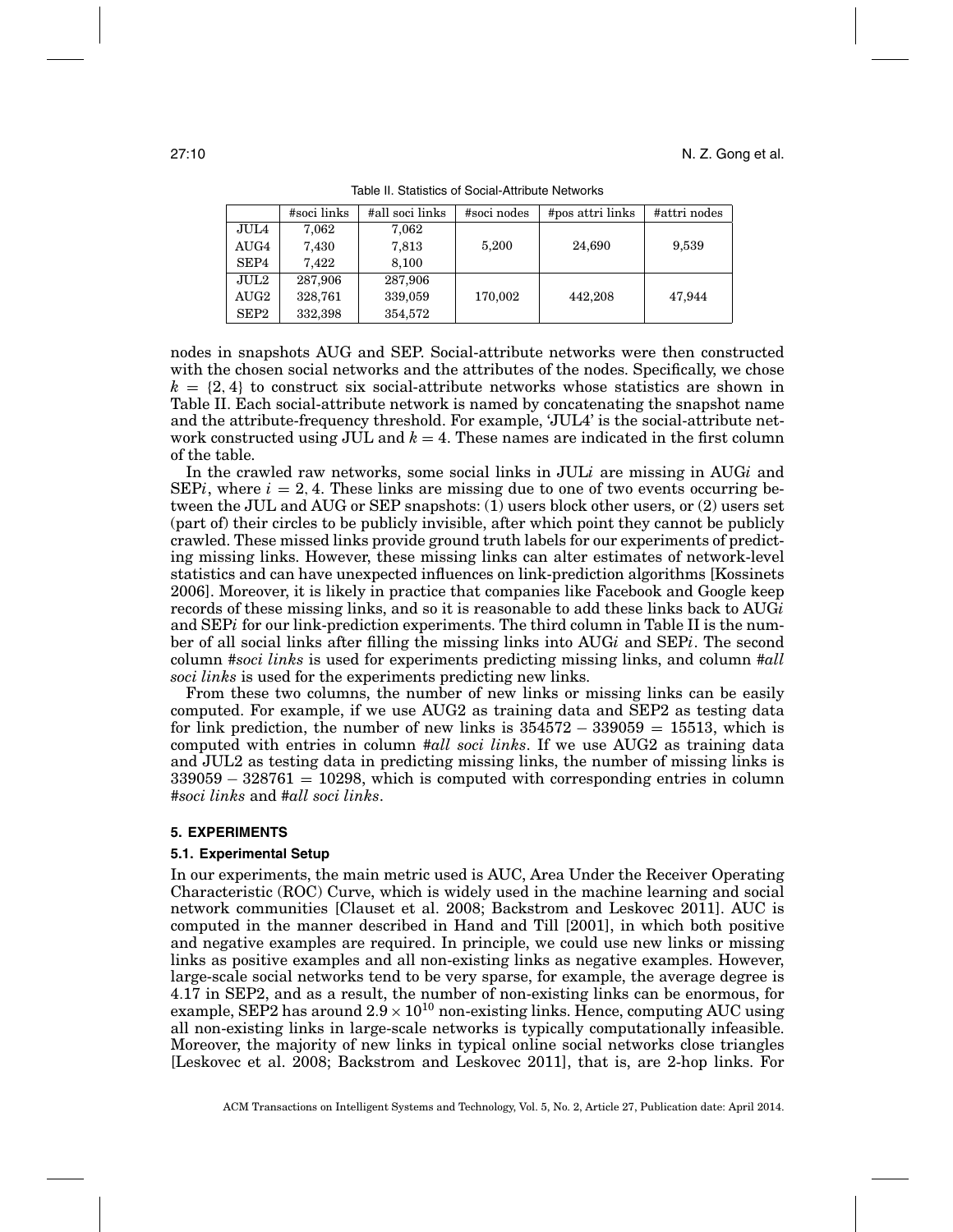instance, we find that 58% of the newly added links in Google+ are 2-hop links. We thus evaluate our large network experiments using 2-hop link data, as in Backstrom and Leskovec [2011], that is, new or missing 2-hop links are treated as positive examples, and non-existing 2-hop links are treated as negative examples.

In a social-attribute network, there are two categories of 2-hop links: (1) those with two endpoints sharing at least one common social node, and (2) those with two endpoints sharing only common attribute nodes. Local algorithms applied to the original social network are unable to predict 2-hop links in the second category. Thus, we evaluate only with respect to 2-hop links in the first category, so as not to give unfair advantage to algorithms running on the social-attribute network. To better understand whether the AUC performance computed on 2-hop links can be generalized to performance on any-hop links, we additionally compute AUC using any-hop links on the smaller Google+ networks.

In general, different nodes and links can have different weights in social-attribute networks, representing their relative importance in the network. In all of our experiments in this article, we set all weights to be one and leave it for future work to learn weights.

We compare our link-prediction algorithms with Supervised Random Walk (SRW) [Backstrom and Leskovec 2011], which leverages edge attributes, by transforming node attributes to edge attributes. Specifically, we compute the number of common attributes of the two endpoints of each existing link. As in Backstrom and Leskovec [2011], we also use the number of common neighbors as an edge attribute. We adopt the Wilcoxon-Mann-Whitney (WMW) loss function and logistic edge strength function in our implementations, as recommended in Backstrom and Leskovec [2011].

We compare our attribute-inference algorithms with two algorithms, BASELINE and LINK, introduced by Zheleva and Getoor [2009]. Using only node attributes, BASELINE first computes a marginal attribute distribution and then uses an attribute's probability as its score. LINK trains a classifier for each attribute by flattening nodes as the rows of the adjacency matrix of the social networks.7 Zheleva and Getoor [2009] found that LINK is the best algorithm when group memberships are not available.

We use SVM as our classifier in all supervised algorithms. For link prediction, we extract six topological features (CN-SAN, AA-SAN, LRA-SAN, CN+LRA-SAN, AA+LRA-SAN, and RWwR-SAN) from both pure social networks and social-attribute networks. Hence, SLP-I, SLP-II, SLP-SAN-III, and SLP-SAN-VI use 6, 7, 6, and 12 features, respectively. For attribute inference, we extract nine topological features for each attribute link. We adopt two ranks (detailed in Section 5.2.2) for each low-rank approximation-based algorithms, thus obtaining six features. The other three features are CN-SAN, AA-SAN, and RWwR-SAN. To account for the highly imbalanced class distribution of examples for supervised link prediction and attribute inference, we downsample negative examples so that we have equal numbers of positive and negative examples (techniques proposed in [Lichtenwalter et al. 2010; Doppa et al. 2010] could be used to further improve the performance).

We use the pattern *dataset1*-*dataset2* to denote a train-test or train-validation pair, with *dataset1* being a training dataset and *dataset2* being a testing or validation dataset. When conducting experiments to predict new links on the AUG*i*-SEP*i* traintest pair, SRW, classifiers, and hyperparameters of global algorithms, that is, ranks in LRA-SAN, CN+LRA-SAN, and AA+LRA-SAN and the restart probability  $\alpha$  in RWwR-SAN, are learned on the JUL*i*-AUG*i* train-validation pair. Similarly, when predicting

 $^{7}$ The original LINK algorithm [Zheleva and Getoor 2009] trained a distinct classifier for each attribute type. In our setting, an attribute type (e.g., Education) can have multiple values, so we train a classifier for each binary attribute value.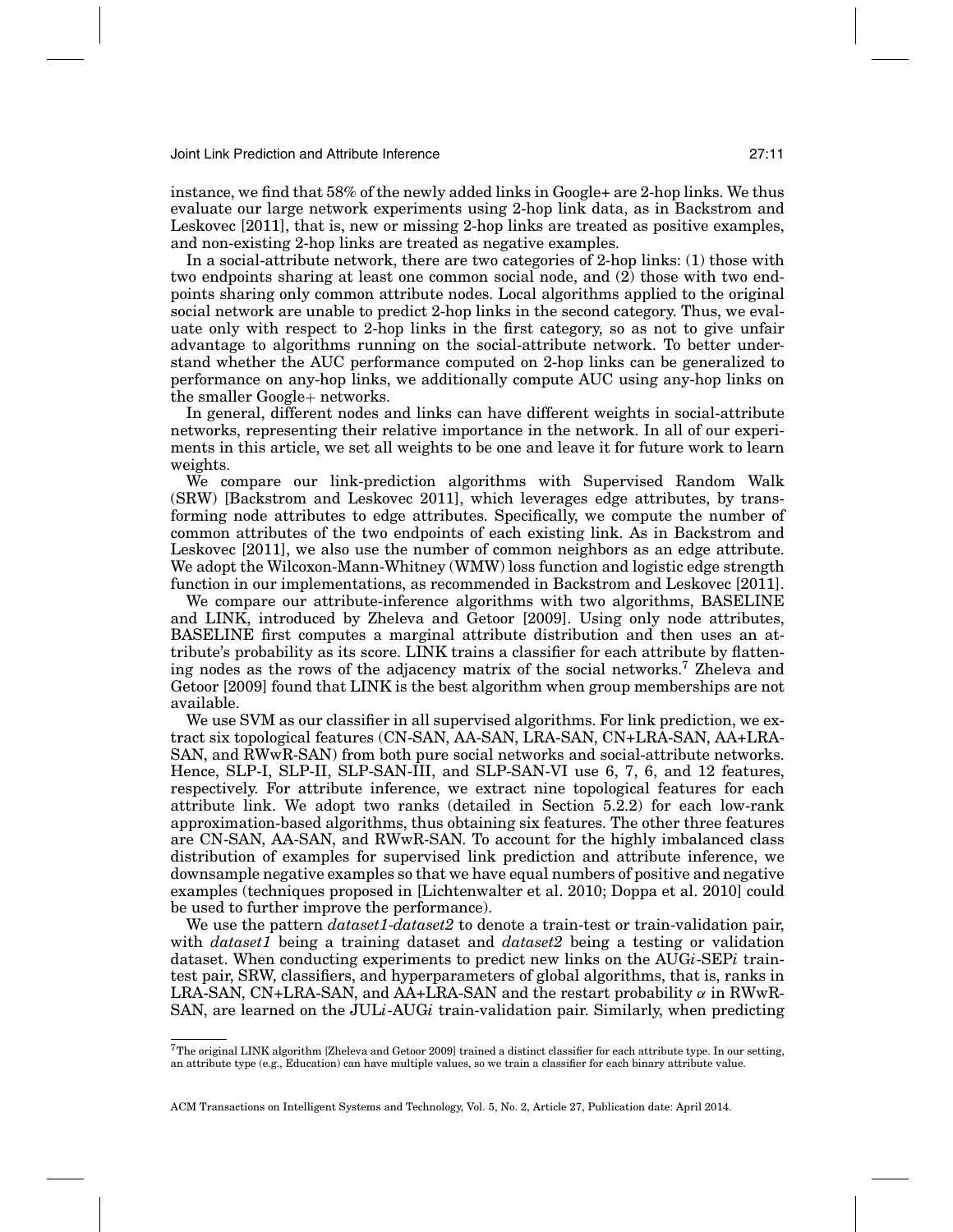|                | (a)       |            |
|----------------|-----------|------------|
| Alg            | w/o Attri | With Attri |
| Random         | 0.5000    | 0.5000     |
| CN-SAN         | 0.6730    | 0.7315     |
| AA-SAN         | 0.7109    | 0.7476     |
| <b>LRA-SAN</b> | 0.6003    | 0.6262     |
| $CN+LRA-SAN$   | 0.6969    | 0.7671     |
| AA+LRA-SAN     | 0.7118    | 0.7471     |
| RWwR-SAN       | 0.6033    | 0.6143     |

Table III. Results for Predicting New Links

|                | w         |            |
|----------------|-----------|------------|
| Alg            | w/o Attri | With Attri |
| Random         | 0.5000    | 0.5000     |
| CN-SAN         | 0.7482    | 0.8298     |
| AA-SAN         | 0.7483    | 0.8324     |
| <b>LRA-SAN</b> | 0.8075    | 0.8237     |
| CN+LRA-SAN     | 0.7857    | 0.8651     |
| AA+LRA-SAN     | 0.8193    | 0.8552     |
| RWwR-SAN       | 0.9363    | 0.9548     |

 $(2)$ 

| Alg            | w/o Attri | With Attri |
|----------------|-----------|------------|
| Random         | 0.5000    | 0.5000     |
| CN-SAN         | 0.6936    | 0.7508     |
| AA-SAN         | 0.7638    | 0.7895     |
| <b>LRA-SAN</b> | 0.6410    | 0.6385     |
| CN+LRA-SAN     | 0.5642    | 0.6373     |
| AA+LRA-SAN     | 0.6032    | 0.6557     |
| RWwR-SAN       | 0.6788    | 0.6912     |
|                |           |            |

(b)

| (d)                |                |  |  |  |
|--------------------|----------------|--|--|--|
| Alg                | AUC            |  |  |  |
| SLP-I              | 0.9128(0.0140) |  |  |  |
| $SLP-II$           | 0.9580(0.0017) |  |  |  |
| <b>SLP-SAN-III</b> | 0.9450(0.0007) |  |  |  |
| <b>SLP-SAN-VI</b>  | 0.9706(0.0004) |  |  |  |
| SRW                | 0.9383         |  |  |  |

*Note*: (a) AUC of 2-hop new links on the train-test pair AUG4-SEP4. (b) AUC of 2-hop new links on the train-test pair AUG2-SEP2. (c) (d) AUC of any-hop new links on the train-test pair AUG4-SEP4. The numbers in parentheses are standard deviations.

missing links on train-test pair AUG*i*-JUL*i*, they are learned on train-validation pair SEP*i*-AUG*i*, where  $i = 2, 4$ .

The CN-SAN and AA-SAN algorithms are implemented in Python 2.7, while the RWwR-SAN algorithm and Supervised Random Walk (SRW) are implemented in Matlab, and all of them are run on a desktop with a 3.06GHz Intel Core i3 and 4GB of main memory. LRA-SAN, CN+LRA-SAN, and AA+LRA-SAN algorithms are implemented in Matlab and run on an x86-64 architecture using a single 2.60Ghz core and 30GB of main memory.

# **5.2. Experimental Results**

In this section, we present evaluations of the algorithms on the Google+ dataset. We first show that incorporating attributes via the SAN model improves the performance of both unsupervised and supervised link-prediction algorithms. Then we demonstrate that inferring attributes via link-prediction algorithms within the SAN model achieves state-of-the-art performance. Finally, we show that by combining attribute inference and link prediction in an iterative fashion, we achieve even greater accuracy on the link-prediction task.

5.2.1. Link Prediction. To demonstrate the benefits of combining node attributes and network structure, we run the SAN-based link-prediction algorithms described in Section 3.2 both on the original social networks and on the corresponding socialattribute networks (recall that the SAN-based unsupervised algorithms reduce to standard unsupervised link-prediction algorithms when working solely with the original social networks).

*Predicting New Links.* Table III shows the AUC results of predicting new links for each of our datasets. We are able to draw a number of conclusions from these results. First, the SAN model improves every unsupervised learning algorithm on every dataset, save for LRA-SAN on AUG2-SEP2. The reason that LRA-SAN's performance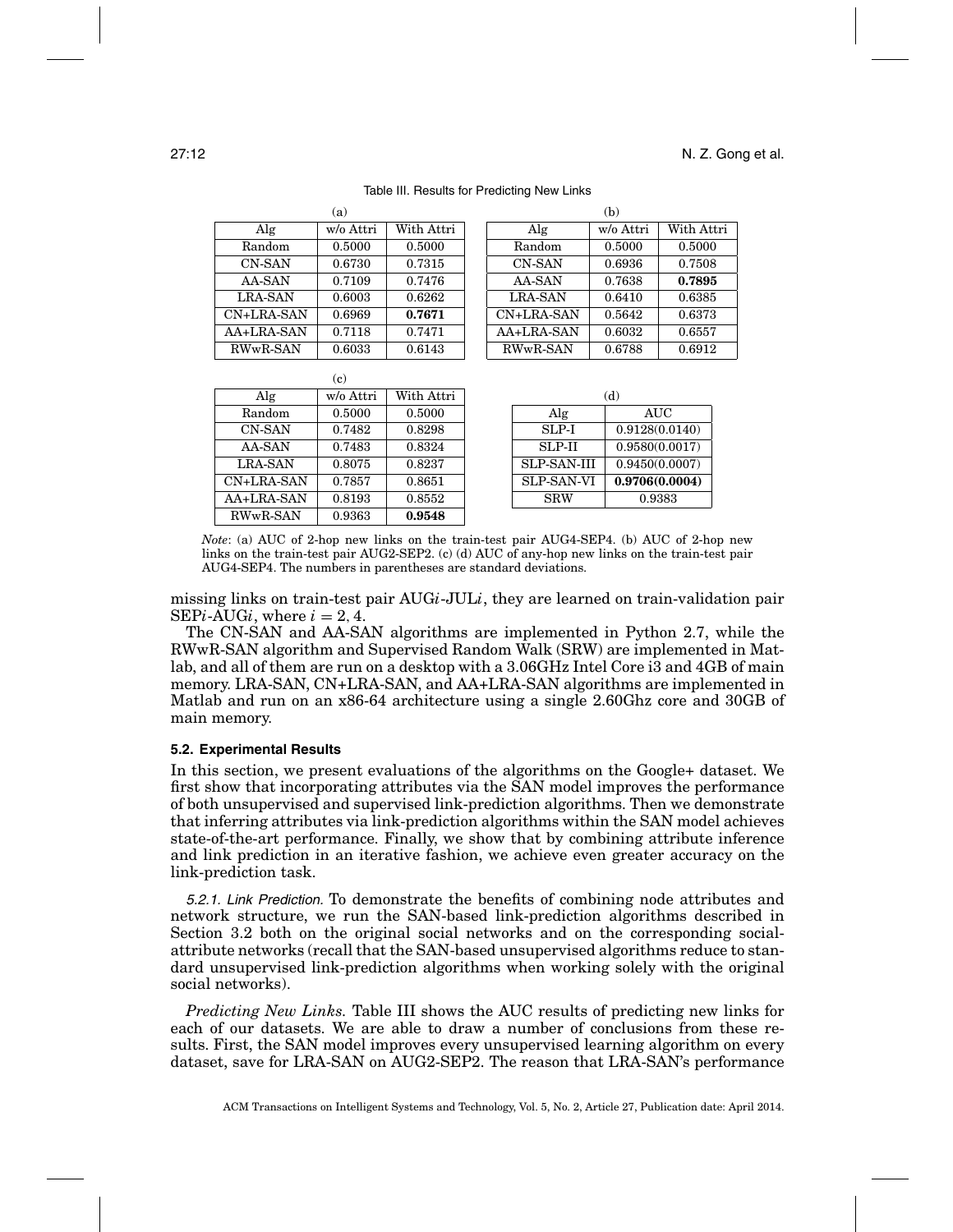

Fig. 3. ROC curves of the CN+LRA-SAN algorithm for predicting new links. AUG4-SEP4 is the train-test pair. JUL4-AUG4 is the train-validation pair.

decreases on AUG2-SEP2 could be that we searched the ranks in LRA-SAN up to 3,000 in the training and validation phase due to the limited computing resources available to us.<sup>8</sup> Second, Table III(d) shows that attributes also improve supervised link-prediction performance, since SLP-SAN-VI, SLP-SAN-III, and SLP-II outperform SLP-I. Moreover, SLP-SAN-VI, which adopts features extracted from both social networks and social-attribute networks, achieves the best performance, thus demonstrating the power of the SAN model. Third, comparing RWwR-SAN in Table III(c) and SRW in Table III(d), we observe that the SAN model is better than SRW at leveraging node attributes, since RWwR-SAN with attributes outperforms SRW. This result is not surprising given that SRW is designed for edge attributes, and when transforming node attributes to edge attributes, we lose some information. For instance, as illustrated in Figure 1, nodes  $u_2$  and  $u_5$  share the attribute San Francisco. When transforming node attributes to edge attributes, this common attribute information is lost, since  $u_2$  and *u*<sup>5</sup> are not linked.

Figure 3 shows the ROC curves of the CN+LRA-SAN algorithm. We see that the curve of CN+LRA-SAN with attributes dominates that of CN+LRA-SAN without attributes, demonstrating the power of the SAN model to effectively incorporate the additional predictive information of attributes. The results of other algorithms except LRA-SAN are similar and thus are not shown here.

*Predicting Missing Links.* Missing links can be divided into two categories: (1) links whose two endpoints have some social links in the training dataset, (2) links with at least one endpoint that has no social links in the training dataset. Category 1 corresponds to the scenarios where users block users or users set a part of their friend lists (e.g., family circles) to private. Category 2 corresponds to the scenario in which users hide their entire friend lists. Note that all 2-hop missing links belong to Category 1. In addition to performing experiments to show that the SAN model improves missing link prediction, we also perform experiments to explore which category of missing links is easier to predict. Table IV shows the results of predicting missing links on various datasets. As in the new-link prediction setting, the performance of every algorithm is improved by the SAN model, except for LRA-SAN on AUG4-JUL4 and RWwR-SAN on AUG4-JUL4 for 2-hop missing links.

 $8N$ ote that LRA-SAN is scalable with more computing resources, which was shown by Talwalkar et al. [2008].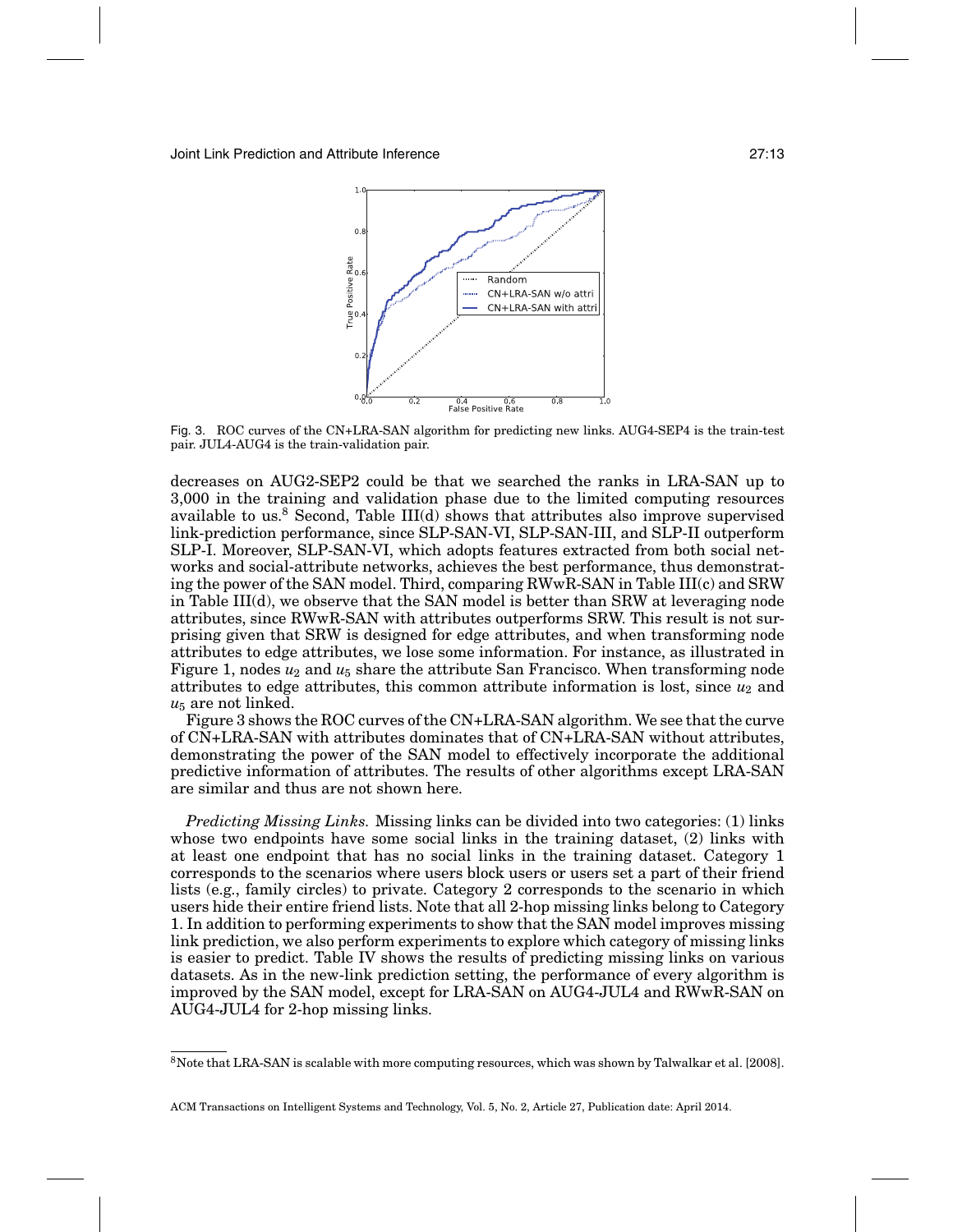|     |                    | (a)                        |                |  |        |                    |  | (b)            |                |  |
|-----|--------------------|----------------------------|----------------|--|--------|--------------------|--|----------------|----------------|--|
|     | Alg                | w/o Attri                  | With Attri     |  |        | Alg                |  | w/o Attri      | With Attri     |  |
|     | Random             | 0.5000                     | 0.5000         |  | Random |                    |  | 0.5000         | 0.5000         |  |
|     | CN-SAN             | 0.7180                     | 0.7925         |  |        | CN-SAN             |  | 0.6938         | 0.7309         |  |
|     | AA-SAN             | 0.7437                     | 0.7697         |  |        | AA-SAN             |  | 0.7633         | 0.7796         |  |
|     | <b>LRA-SAN</b>     | 0.6569                     | 0.6237         |  |        | <b>LRA-SAN</b>     |  | 0.6044         | 0.6059         |  |
|     | CN+LRA-SAN         | 0.7147                     | 0.7986         |  |        | CN+LRA-SAN         |  | 0.5816         | 0.6266         |  |
|     | AA+LRA-SAN         | 0.7410                     | 0.7668         |  |        | AA+LRA-SAN         |  | 0.6212         | 0.6569         |  |
|     | RWwR-SAN           | 0.5731                     | 0.5676         |  |        | RWwR-SAN           |  | 0.6595         | 0.6706         |  |
|     |                    | $\left( \mathrm{c}\right)$ |                |  |        |                    |  | (d)            |                |  |
|     | Alg                | w/o Attri                  | With Attri     |  |        | Alg                |  | w/o Attri      | With Attri     |  |
|     | Random             | 0.5000                     | 0.5000         |  |        | Random             |  | 0.5000         | 0.5000         |  |
|     | CN-SAN             | 0.5460                     | 0.7012         |  |        | CN-SAN             |  | 0.7329         | 0.7765         |  |
|     | AA-SAN             | 0.5460                     | 0.7033         |  |        | AA-SAN             |  | 0.7330         | 0.7784         |  |
|     | <b>LRA-SAN</b>     | 0.5495                     | 0.6177         |  |        | <b>LRA-SAN</b>     |  | 0.7316         | 0.7401         |  |
|     | CN+LRA-SAN         | 0.5547                     | 0.7048         |  |        | CN+LRA-SAN         |  | 0.7515         | 0.7510         |  |
|     | AA+LRA-SAN         | 0.5640                     | 0.7325         |  |        | AA+LRA-SAN         |  | 0.8104         | 0.8116         |  |
|     | RWwR-SAN           | 0.2000                     | 0.7619         |  |        | RWwR-SAN           |  | 0.7797         | 0.8838         |  |
| (e) |                    |                            |                |  |        |                    |  | (f)            |                |  |
|     | Alg                |                            | <b>AUC</b>     |  |        | Alg                |  | <b>AUC</b>     |                |  |
|     | SLP-I              |                            | 0.5453(0.0120) |  |        | SLP-I              |  |                | 0.8023(0.0088) |  |
|     | SLP-II             |                            | 0.6991(0.0065) |  |        | $SLP-II$           |  |                | 0.8403(0.0033) |  |
|     | <b>SLP-SAN-III</b> |                            | 0.7161(0.0030) |  |        | <b>SLP-SAN-III</b> |  |                | 0.8620(0.0080) |  |
|     | <b>SLP-SAN-VI</b>  |                            | 0.8481(0.0022) |  |        | <b>SLP-SAN-VI</b>  |  | 0.8854(0.0324) |                |  |

Table IV. Results for Predicting Missing Links

*Note*: (a) AUC of 2-hop missing links on the train-test pair AUG4-JUL4. (b) AUC of 2-hop missing links on the train-test pair AUG2-JUL2. (c)–(f) AUC of any-hop missing links on the train-test pair AUG4-JUL4. Missing links in both categories 1 and 2 are used in (c) and (e). Missing links in Category 1 are used in (d) and (f). The numbers in parentheses are standard deviations.

When comparing Tables IV(c) and IV(d) or Tables IV(e) and IV(f) we conclude that the missing links in Category 2 are harder to predict than those in Category 1. RWwR-SAN without attributes performs poorly when predicting any-hop missing links in both categories (as indicated by the entry with 0.2000 in Table IV(c)). This poor performance is due to the fact that RWwR-SAN without attributes assigns zero scores for all the missing links in Category 2 (positive examples) and positive scores for most nonexisting links (negative examples), making many negative examples rank higher than positive examples and resulting in a very low AUC.

5.2.2. Attribute Inference. In this section, we focus on inferring attributes using the SAN model. In our next set of experiments in Section 5.2.3, we use the results of these attribute-inference algorithms to further improve link prediction, and the results of this iterative approach further validate the performance of the SAN model for attribute inference. Since the first step of iterative approach of Section 5.2.3 involves inferring the top attributes for each node, we employ an additional performance metric called Pre@*K* in our attribute-inference experiments. Compared to AUC, Pre@*K* better captures the quality of the top attribute predictions for each user. Specifically, for each sampled user, the top-*K* predicted attributes are selected, and (unnormalized) Pre@*K* is then defined as the number of positive attributes selected divided by the number of sampled users. We address score ties in the manner described by McSherry and Najork [2008]. Since most Google+ users have a small number of attributes, we set  $K = 2, 3, 4$  in our experiments.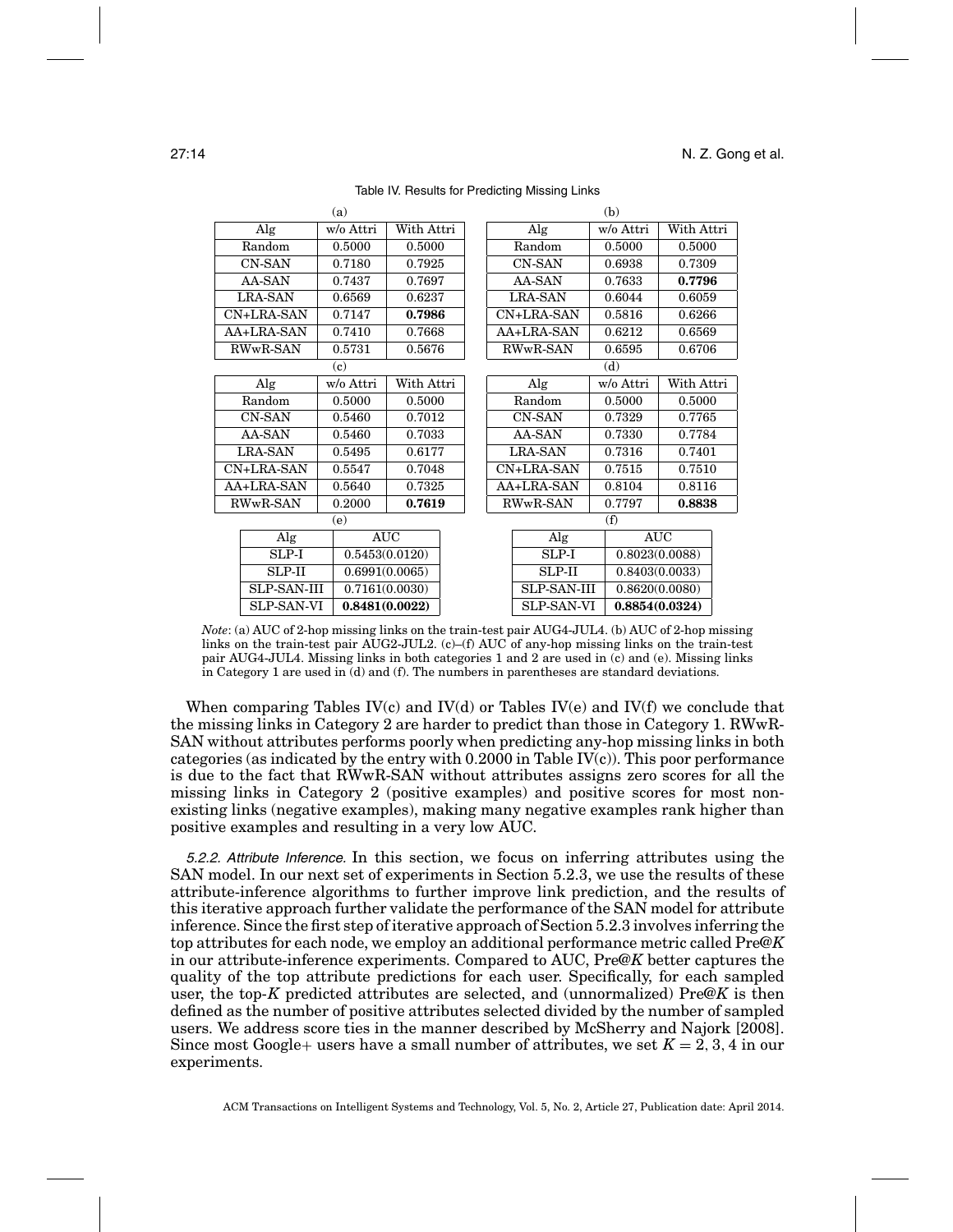

Fig. 4. Impact of the restart probability on the performance of RWwR-SAN for attribute inference on SEP4.

When evaluating algorithms for the inference of missing attributes, we require ground-truth data. In general, ground truth for node attributes is difficult to obtain, since it is often not possible to distinguish between negative and missing attributes. However, for most users, the number of attributes is quite small, and so we assume that users with many positive attributes have no missing attributes. Hence, we evaluate attribute inference on users that have at least four specified attributes, that is, we work with users in SEP4 and assume that each attribute link in SEP4 is either positive or negative.

In our experiment, we sample 10% of the users in SEP4 uniformly at random, remove their attribute links from SEP4, and evaluate the accuracy with which we can infer these users' attributes. All removed positive attribute links are viewed as positive examples, while all the negative attribute links of the sampled users are treated as negative examples. We run a variety of algorithms for attribute inference, and for each algorithm, we average the results over ten random trials. As previous noted, we evaluate the performance of attribute inference using both AUC and Pre@*K*. Note that some attribute nodes in SEP4 only have one positive attribute link. As a result, if these positive attribute links are sampled as test data, it's hard to correctly infer them in the test phase, because there are no positive training examples for the corresponding attribute nodes. Therefore, we further remove the attribute nodes with only one positive attribute link and their corresponding attribute links from SEP4. Moreover, in the test phase, we only use the users among the sampled ones that have at least *K* attributes to compute the Pre@*K* to avoid the influence of users with too few positive attributes.

For the low-rank approximation-based algorithms, that is, LRA-SAN, CN+LRA-SAN, and AA+LRA-SAN, we report results using two different ranks, 100 and 1,000, and indicate which was used by the number following the algorithm name in Figure 5. We choose these two small ranks for computational reasons and also based on the fact that low-rank approximation methods assume that a small number of latent factors (approximately) describes the social-attribute networks. Figure 4 shows the impact of the restart probability on the performance of RWwR-SAN. We find that  $\alpha = 0.7$ achieves the best AUC and comparable Pre $@K$ . Thus we set the restart probability  $\alpha$ to be 0.7.

Figure 5 shows the attribute-inference results for various algorithms. Several interesting observations can be made from this figure. First, under both metrics, all SANbased algorithms perform better than BASELINE, save LRA100-SAN and LRA1000- SAN under Pre@2,3,4 metric, which indicates that the SAN model is good at leveraging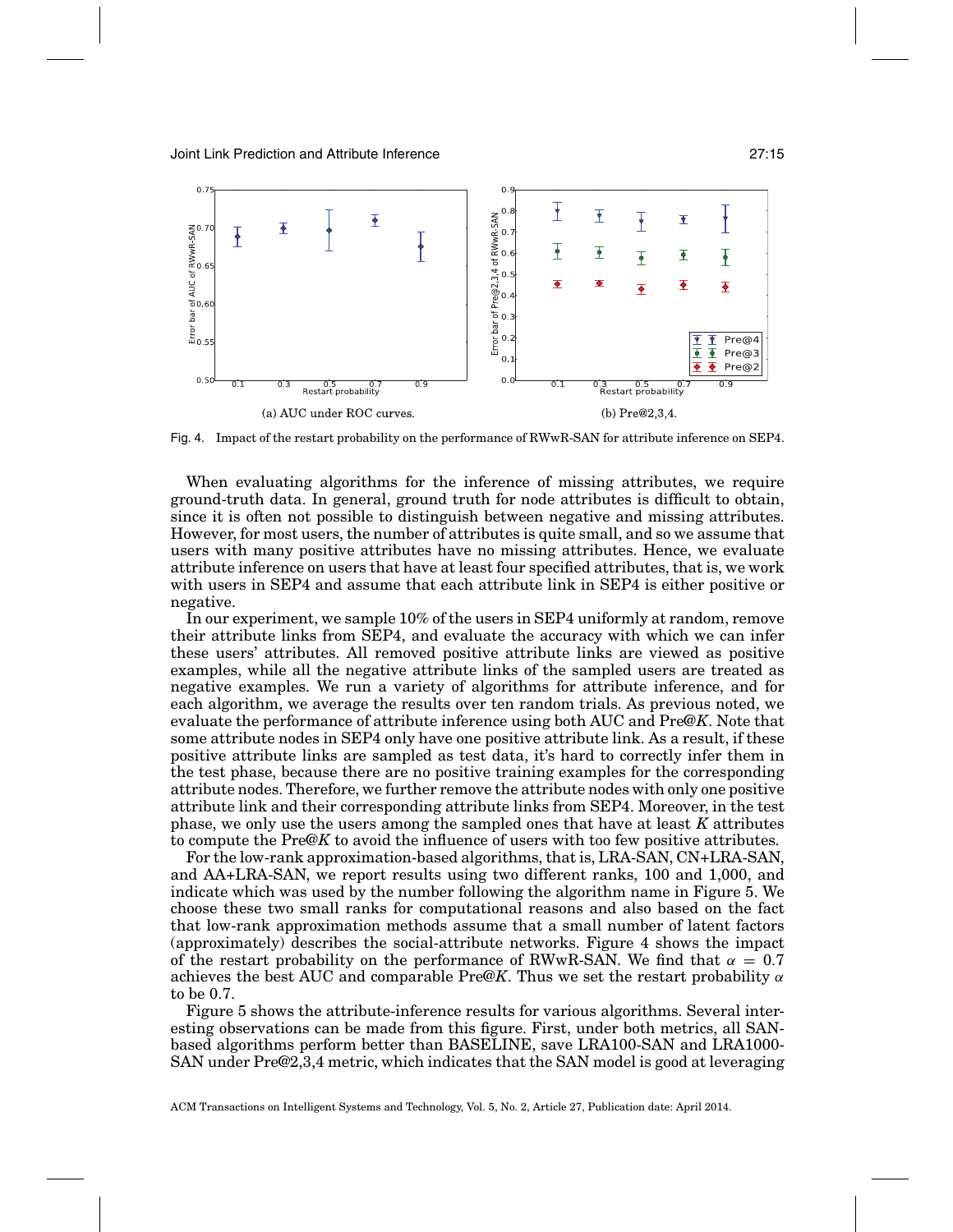

Fig. 5. Performance of various algorithms on attribute inference on SEP4.

network structure to infer missing attributes. Second, we find that AUC and Pre@*K* provide inconsistent conclusions about relative algorithm performance. For instance, the mean AUC values suggest that SAI-SAN beats all other algorithms. However, several unsupervised algorithms outperform SAI-SAN with respect to Pre@2,3,4. The inconsistencies between the two metrics are expected, since AUC is a global measurement, while Pre@*K* is a local one. Our SAI-SAN algorithm dominates LINK under both AUC and Pre@2,3,4 metrics, thus demonstrating the power of mapping attribute inference to link prediction with the SAN model.

5.2.3. Iterative Attribute and Link Inference. Section 5.2.1 demonstrated that knowledge of a user's attributes can lead to significant improvements in link prediction. However, in real-world social networks like Google+, the vast majority of user attributes are missing (see Figure 2). To increase the realized benefits of social-attribute networks with few attributes, we first propose inferring missing attributes for each user whose attributes are missing and then performing link prediction on the inferred socialattribute networks. Recall that SAI-SAN achieves the best AUC, RWwR-SAN achieves the best Pre@*K* in inferring attributes (see Figure 5), and AA-SAN achieves comparable Pre@*K* results while being more scalable. Thus, in the following experiments, we use AA-SAN to first infer the top-*K* missing attributes for users, and subsequently perform link prediction using various methods.

In our experiments, when we are working on the pair *train-test*, we sample 10% of the users of *train* uniformly at random and remove their attributes. We then run three variants of link prediction algorithms: (i) without attributes, (ii) with only the remaining attributes, and (iii) with the remaining attributes along with the inferred attributes. The top-4 attributes are inferred for each sampled user by AA-SAN. We report the results averaged over ten trials. The hyperparameters of the global algorithms are the same as those in Section 5.2.1, which are learned from the corresponding trainvalidation pair.

Table V(a) shows the results of first inferring attributes and then predicting new links on the AUG4-SEP4 train-test pair. Table V(b) shows the results of first inferring attributes and then predicting missing links on the AUG4-JUL4 train-test pair. We see that the inferred attributes improve the performance of all algorithms except LRA-SAN on predicting missing links. Again, the bad performance of LRA-SAN could be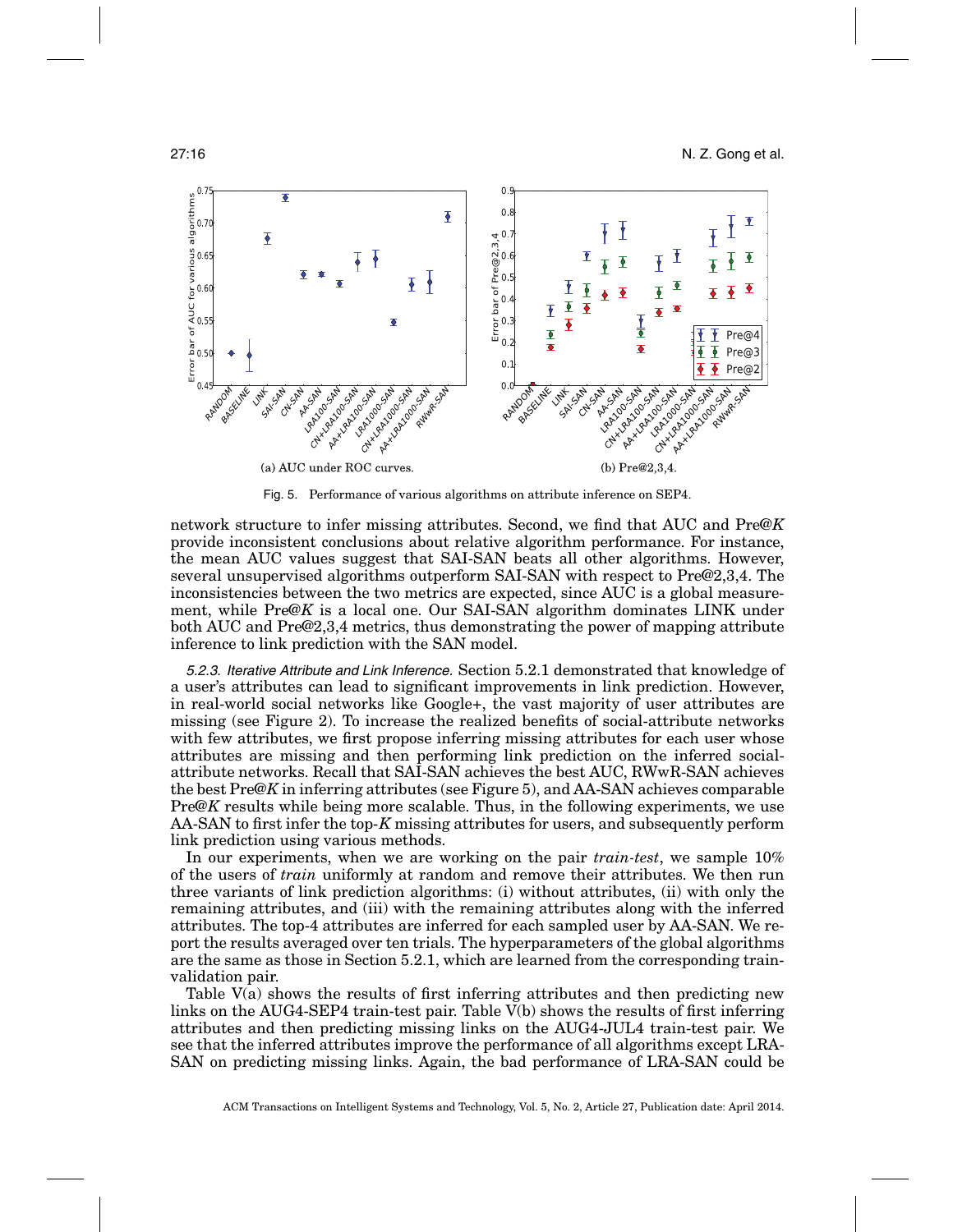| w/o Attri | With Attri     | With Inferred Attri |  |  |  |  |
|-----------|----------------|---------------------|--|--|--|--|
| 0.5000(0) | 0.5000(0)      | 0.5000(0)           |  |  |  |  |
| 0.6730(0) | 0.7174(0.0077) | 0.7291(0.0063)      |  |  |  |  |
| 0.7109(0) | 0.7408(0.0063) | 0.7440(0.0026)      |  |  |  |  |
| 0.6003(0) | 0.6274(0.0052) | 0.6320(0.0055)      |  |  |  |  |
| 0.6969(0) | 0.7497(0.0134) | 0.7534(0.0084)      |  |  |  |  |
| 0.7111(0) | 0.7373(0.0050) | 0.7442(0.0032)      |  |  |  |  |
| (b)       |                |                     |  |  |  |  |
| w/o Attri | With Attri     | With Inferred Attri |  |  |  |  |
| 0.5000(0) | 0.5000(0)      | 0.5000(0)           |  |  |  |  |
| 0.7180(0) | 0.7780(0.0173) | 0.7856(0.0100)      |  |  |  |  |
| 0.7437(0) | 0.7626(0.0100) | 0.7661(0.0045)      |  |  |  |  |
| 0.6569(0) | 0.6189(0.0105) | 0.6134(0.0157)      |  |  |  |  |
| 0.7147(0) | 0.7838(0.0256) | 0.7969(0.0059)      |  |  |  |  |
| 0.7410(0) | 0.7591(0.0118) | 0.7673(0.0051)      |  |  |  |  |
|           |                | (a)                 |  |  |  |  |

Table V. Results for Iteratively Inferring Attributes and Predicting Links  $(4)$ 

*Note*: (a) On the AUG4-SEP4 train-test pair. (b) On the AUG4-JUL4 traintest pair. Results are averaged over ten trials. The numbers in parentheses are standard deviations.

explained by the fact that we searched the ranks in LRA-SAN up to 3,000 in the training and validation phase due to the limited computing resources available to us. The AUCs obtained with inferred attributes for all other algorithms are very close to those obtained with all positive attributes, as shown in Table III(a), which further demonstrates that AA-SAN is an effective algorithm for attribute inference.

### **6. RELATED WORK**

A wide range of link-prediction methods have been developed. For instance, models of complex networks, such as Preferential Attachment [Barabási and Albert 1999], SAN model [Gong et al. 2012b], and Hierarchical model [Clauset et al. 2008], can be viewed as models for predicting links. Liben-Nowell and Kleinberg [2003] surveyed a set of unsupervised link-prediction algorithms. Li et al. [2011] proposed Maximal Entropy Random Walk (MERW). Lichtenwalter et al. [2010] proposed the PropFlow algorithm which is similar to RWwR but more localized. However, none of these approaches leverage node-attribute information.

Link-prediction methods leveraging attribute information first appear in the relational learning community [Taskar et al. 2003; Miller et al. 2009; Bilgic et al. 2007; Yu et al. 2006]. However, these approaches suffer from scalability issues. For instance, the largest network tested in Taskar et al. [2003] has about 3*K* nodes. Recently, Backstrom and Leskovec [2011] proposed the Supervised Random Walk (SRW) algorithm to leverage edge attributes. However, SRW does not handle the scenario in which two nodes share common attributes (e.g., nodes  $u_2$  and  $u_5$  in Figure 1), but no edge already exists between them. Mapping link prediction to a classification problem [Hasan et al. 2006; Lichtenwalter et al. 2010; Doppa et al. 2010] is another way to incorporate attributes. We have shown that classifiers using features extracted from the SAN model perform very well. Yang et al. [2011] proposed jointly predicting links and propagating node interests (e.g., music interest). Their algorithm relies on the assumption that each node interest has a set of explicit attributes. As a result, their algorithm cannot be applied to our scenario in which it's hard (if possible) to extract explicit attributes for our node attributes.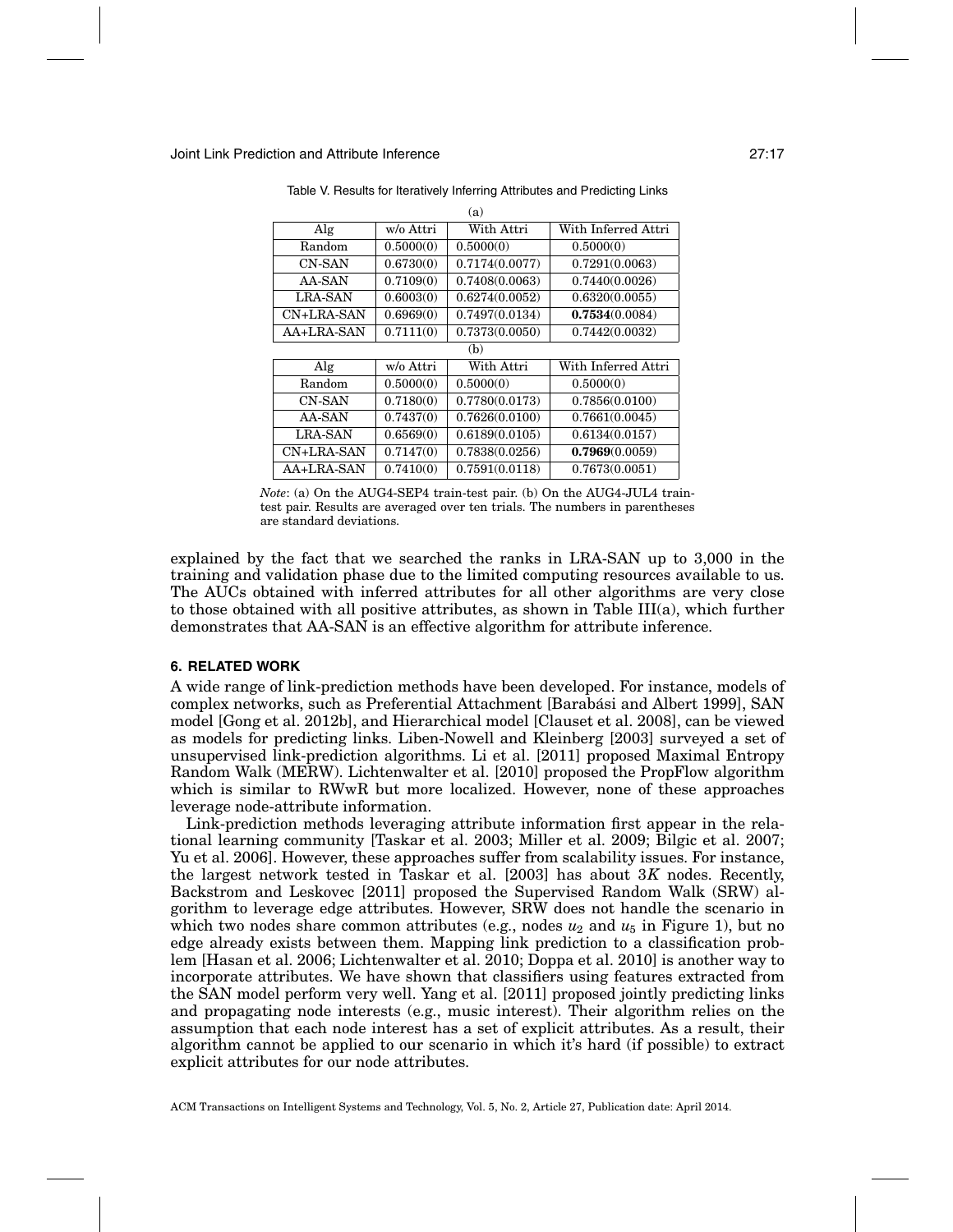Previous works [Rao et al. 2011, 2010] aim at inferring node attributes (e.g., ethnicity and political orientation) using supervised learning methods with features extracted from user names and user-generated texts. Zheleva and Getoor [2009] map attribute inference to a relational classification problem. They find that methods using group information achieve good results. These approaches are complementary to ours, since they use additional information apart from network structure and node attributes. In this article, we transform the attribute-inference problem into a link-prediction problem with the SAN model. Therefore, any link-prediction algorithm can be used to infer missing attributes. More importantly, we demonstrate that attribute inference can in turn help link prediction with the SAN model.

# **7. CONCLUSION AND FUTURE WORK**

We comprehensively evaluate the social-attribute network (SAN) model in terms of link prediction and attribute inference. More specifically, we adapt several representative unsupervised and supervised link-prediction algorithms to the SAN model to both predict links and infer attributes. Our evaluation with a large-scale novel Google+ network dataset demonstrates performance improvement for each of these generalized algorithms on both link prediction and attribute inference. Moreover, we demonstrate further improvement of link-prediction accuracy by using the SAN model in an iterative fashion, first to infer missing attributes and subsequently to predict links. Interesting avenues for future research include devising an iterative algorithm that alternates between attribute and link prediction, learning node and edge weights in the SAN model, and incorporating edge attributes, negative node attributes, and mutex edges into large-scale experiments.

# **ACKNOWLEDGMENTS**

We would like to thank Di Wang, Satish Rao, Mario Frank, Kurt Thomas, and Shobha Venkataraman for insightful feedback.

## **REFERENCES**

- L. A. Adamic and E. Adar. 2003. Friends and neighbors on the web. *Social Netw.* 25, 3, 211–230.
- L. Backstrom and J. Leskovec. 2011. Supervised random walks: Predicting and recommending links in social networks. In *Proceedings of the WSDM Conference*.
- A.-L. Barabási and R. Albert. 1999. Emergence of scaling in random networks. Science 286, 509-512.
- S. Bartunov, A. Korshunov, S.-T. Park, W. Ryu, and H. Lee. 2012. Joint link-attribute user identity resolution in online social networks. In *Proceedings of the Workshop on Social Network Mining and Analysis (SNA-KDD)*.
- M. Bilgic, G. Namata, and L. Getoor. 2007. Combining collective classification and link prediction. In *Proceedings of the ICDM Workshops*. IEEE Computer Society, 381–386.
- S. Brin and L. Page. 1998. The anatomy of a large-scale hypertextual Web search engine. *Comput. Netw. ISDN Syst.* 30, 1–7, 107–117.
- A. Clauset, C. Moore, and M. E. J. Newman. 2008. Hierarchical structure and the prediction of missing links in networks. *Nature* 453, 7191, 98–101.
- J. R. Doppa, J. Yu, P. Tadepalli, and L. Getoor. 2010. Learning algorithms for link prediction based on chance constraints. In *Proceedings of the European Conference on Machine Learning and Principles and Practice of Knowledge Discovery in Databases (ECML*/*PKDD)*. 344–360.
- T. L. Fond and J. Neville 2011. Randomization tests for distinguishing social influence and homophily effects. In *Proceedings of the World Wide Web Conference (WWW)*. ACM, New York, NY, 601–610.
- N. Z. Gong, A. Talwalkar, L. Mackey, L. Huang, E. C. R. Shin, E. Stefanov, E. Shi, and D. Song. 2012a. Jointly predicting links and inferring attributes using a social-attribute network (san). In *Proceedings of the Workshop on Social Network Mining and Analysis (SNA-KDD)*.
- N. Z. Gong, W. Xu, L. Huang, P. Mittal, E. Stefanov, V. Sekar, and D. Song. 2012b. Evolution of socialattribute networks: Measurements, modeling, and implications using google+. In *Proceedings of the Internet Measurement Conference (IMC)*.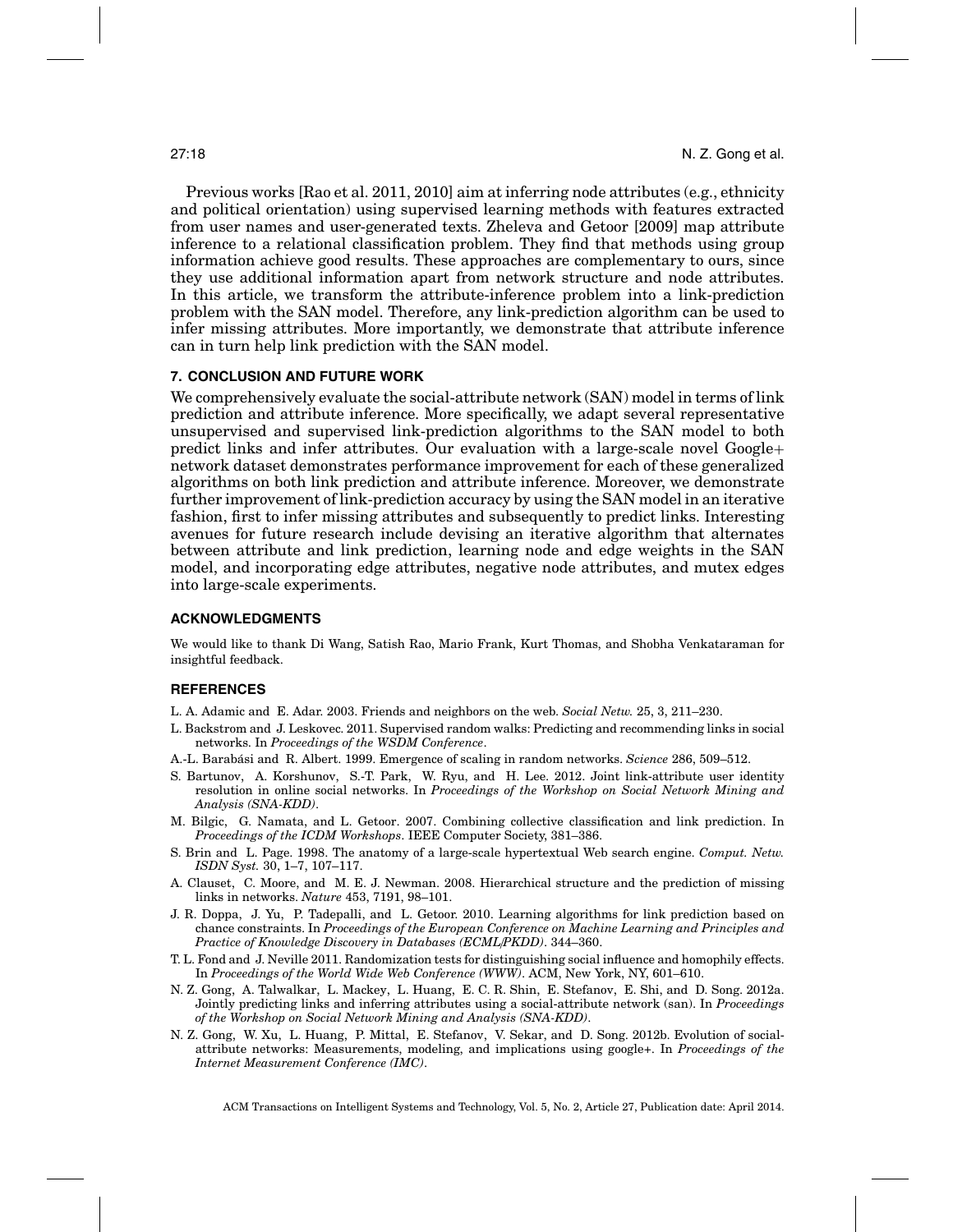- D. J. Hand and R. J. Till. 2001. A simple generalisation of the area under the ROC curve for multiple class classification problems. *Machine Learn.* 45, 171–186.
- M. A. Hasan, V. Chaoji, S. Salem, and M. Zaki. 2006. Link prediction using supervised learning. In *Proceedings of the SIAM Workshop on Link Analysis, Counterterrorism and Security*.
- T. Joachims. 1999. Making large-scale SVM learning practical. In *Advances in Kernel Methods Support Vector Learning*, MIT Press, 169–184.
- M. Kim and J. Leskovec. 2011. Modeling social networks with node attributes using the multiplicative attribute graph model. In *Proceedings of the 27th Conference on Uncertainty in Artificial Intelligence (UAI)*.
- G. Kossinets. 2006. Effects of missing data in social networks. *Social Netw.* 28, 247–268.
- G. Kossinets and D. Watts. 2006. Empirical analysis of an evolving social network. *Science* 311, 5757, 88–90.
- R. Kumar, J. Novak, P. Raghavan, and A. Tomkin. 2004. Structure and evolution of blogspace. *Communi. ACM* 47, 12, 35–39.
- J. Leskovec, L. Backstrom, R. Kumar, and A. Tomkins. 2008. Microscopic evolution of social networks. In *Proceedings of the ACM SIGKDD Conference on Knowledge Discovery and Data Mining (KDD)*. ACM, 462–470.
- R.-H. Li, J. X. Yu, and J. Liu. 2011. Link prediction: The Power of maximal entropy random walk. In *Proceedings of the ACM Conference on Information and Knowledge Management (CIKM)*.
- D. Liben-Nowell and J. Kleinberg. 2003. The link prediction problem for social networks. In *Proceedings of the ACM Conference on Information and Knowledge Management (CIKM)*. 556–559.
- R. N. Lichtenwalter, J. T. Lussier, and N. V. Chawla. 2010. New perspectives and methods in link prediction. In *Proceedings of the ACM SIGKDD Conference on Knowledge Discovery and Data Mining (KDD)*.
- F. McSherry and M. Najork. 2008. Computing information retrieval performance measures efficiently in the presence of tied scores. In *Proceedings of the European Conference on Information Retrieval (ECIR)*.
- P. Melville and V. Sindhwani. 2010. Recommender systems. In *Encyclopedia of Machine Learning.* Springer.
- A. K. Menon and C. Elkan. 2011. Link prediction via matrix factorization. In *Proceedings of the European Conference on Machine Learning and Principles and Practice of Knowledge Discovery in Databases (ECML/PKDD)*.
- K. T. Miller, T. L. Griffiths, and M. I. Jordan. 2009. Nonparametric latent feature models for link prediction. In *Proceedings of the Neural Information Processing Systems Conference (NIPS)*.
- J.-Y. Pan, H.-J. Yang, C. Faloutsos, and P. Duygulu. 2003. Automatic multimedia cross-modal correlation discovery. In *Proceedings of the ACM SIGKDD Conference on Knowledge Discovery and Data Mining (KDD)*.
- D. Rao, M. Paul, C. Fink, D. Yarowsky, T. Oates, and G. Coppersmith. 2011. Hierarchical bayesian models for latent attribute detection in social networks. In *Proceedings of the International Conference on Weblogs and Social Media (ICWSM)*.
- D. Rao, D. Yarowsky, A. Shreevats, and M. Gupta. 2010. Classifying latent user attributes in twitter. In *Proceedings of the 2nd International Workshop on Search and Mining User-Generated Contents (SMUC)*. ACM, New York, NY, 37–44.
- J. Scripps, P.-N. Tan, F. Chen, and A.-H. Esfahanian. 2009. A matrix alignment approach for collective classification. In *Proceedings of the Intenational Conference on Advances in Social Networks Analysis and Mining (ASONAM)*.
- A. P. Singh and G. J. Gordon. 2008. Relational learning via collective matrix factorization. In *Proceedings of the KDD*.
- P. Symeonidis, E. Tiakas, and Y. Manolopoulos. 2010. Transitive node similarity for link prediction in social networks with positive and negative links. In *Proceedings of the ACM Recommender System Conference (RecSys)*.
- A. Talwalkar, S. Kumar, and H. Rowley. 2008. Large-scale manifold learning. In *Proceedings of the CVPR*. 273–297.
- B. Taskar, M.-F. Wong, P. Abbeel, and D. Koller. 2003. Link prediction in relational data. In *Proceedings of the NIPS*.
- H. Tong, C. Faloutsos, and J.-Y. Pan. 2006. Fast random walk with restart and its applications. In *Proceedings of the ICDM*.
- S. H. Yang, B. Long, A. Smola, N. Sadagopan, Z. Zheng, and H. Zha. 2011. Like like alike—joint friendship and interest propagation in social networks. In *Proceedings of the WWW*. 537–546.
- Z. Yin, M. Gupta, T. Weninger, and J. Han. 2010a. LINKREC: A unified framework for link recommendation with user attributes and graph structure. In *Proceedings of the WWW*. 1211–1212.